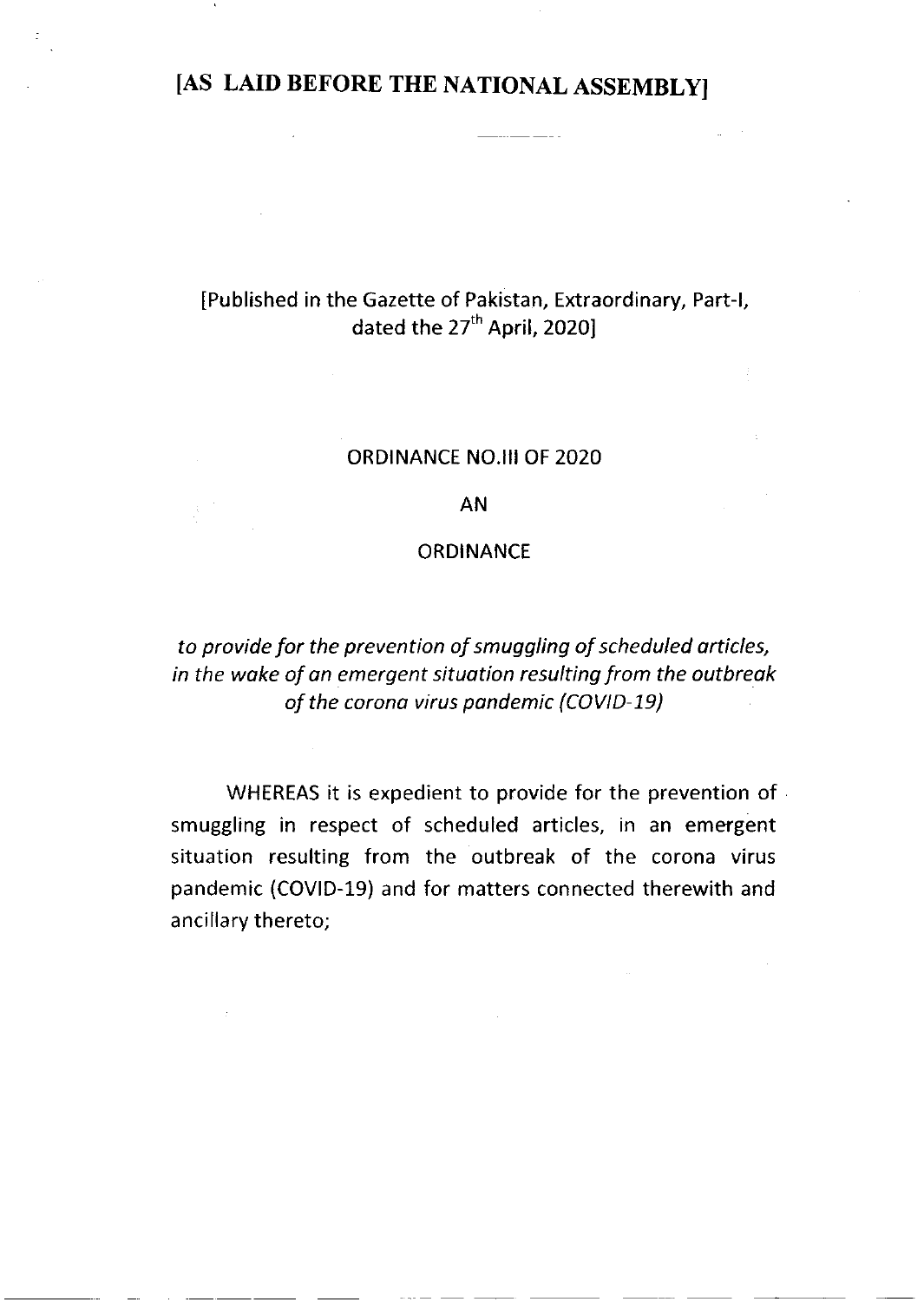l.ui Y.-.

.)i

I I

WHEREAS smuggling of scheduled articles is a big menace in the society. which has exacerbated during lockdowns in the wake of the corona virus (COVID-19) pandemic.

WHEREAS Pakistan is a state party to the International Health Regulations, 2005, issued by the World Health Organization, according to which Pakistan is under a direct obligation to prevent, protect against, control and provide a public health response to international diseases;

WHEREAS the World Health Organization has declared corona virus (COVID-19) to be a pandemic requiring multifaceted responses;

WIEREAS smuggling of scheduled articles, causes exponential hardship to the people at large, especially in circumstances of partial or complete lock-down;

AND WHEREAS, the Senate and the National Assembly are not in session and the President of the Islamic Republic of Pakistan is satisfied that circumstances exist which render it necessary to take immediate action;

NOW, THEREFORE, in the exercise of powers conferred by clause (I) of Article 89 of the Constitution of the Islamic Republic of Pakistan, 1973, the President is pleased to make and promulgate the following Ordinance:-

1. Short title, extent and commencement. (1) This Ordinance shall be called COVID-19 (Prevention of Smuggling) Ordinance, 2020.

- (2) It extends to the whole of Pakistan.
- (3) It shall come into force at once.

2. Definitions.—In this Ordinance, unless there is anything repugnant in the subject or context:-

- (a) "code" means the code of criminal procedure, 1898 (Act V of 1898);
- (b) "conveyance" includes any means of transport used for carrying goods or passengers such as vessel, aircraft, vehicle, train, cart, animals, etc.;
- (c) I'Deputy Commissioner" means the Deputy Commissioner of the district concemed;
- (d) "district administration" means the Deputy Commissioner of the district concerned and such other officers, subordinate to him, as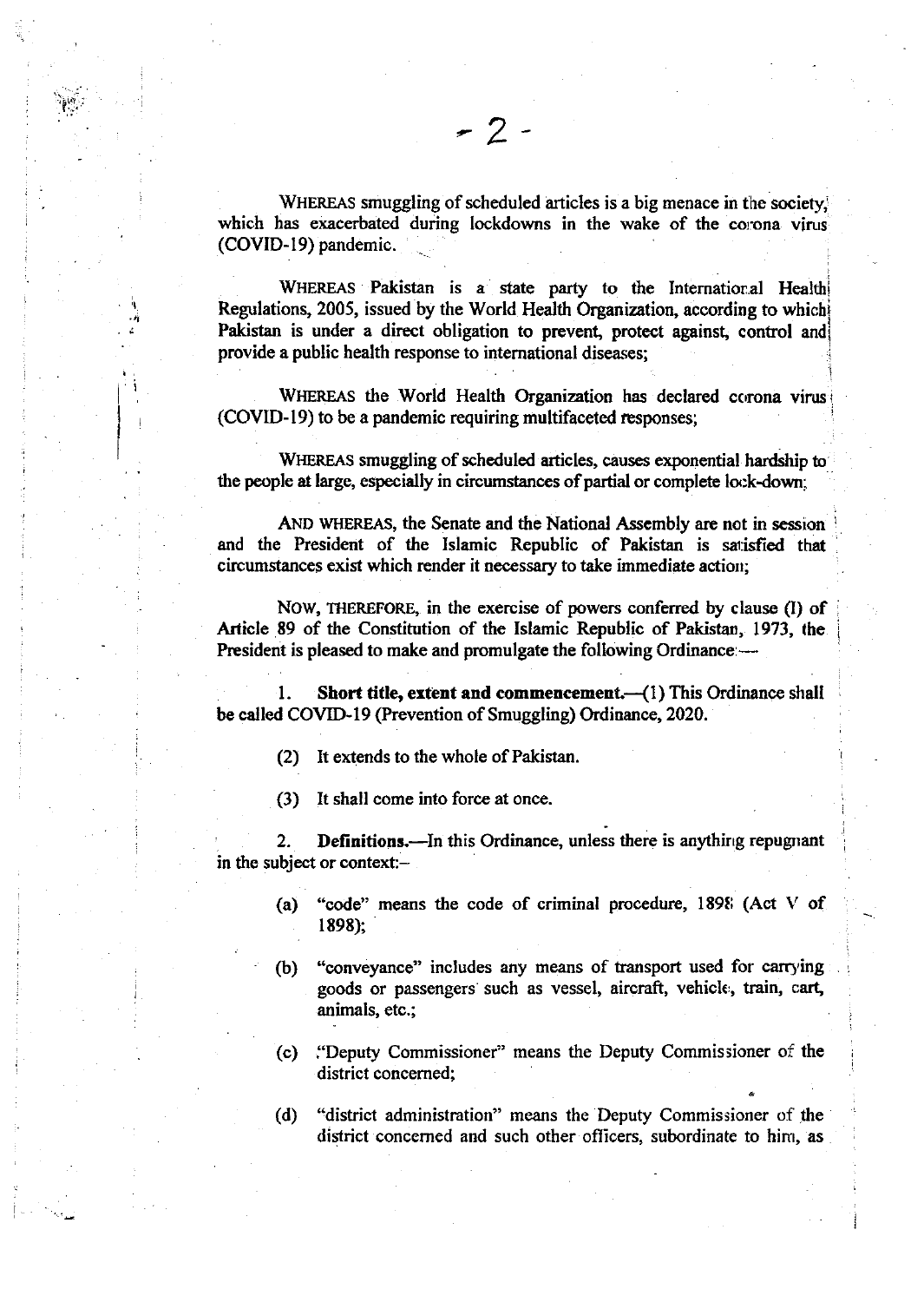may be designated by the Deputy Commissioner concerned in respect of any particular areas or subject;

3

(e) "goods" means scheduled articles;

I

(

I I

I

l i

I i j

i.

I I

- $\Omega$ "government" means the Federal Government;
- $(g)$ 'oflicer" means an Assistant Collector of Customs or an officer of any other department, authority or agency including the security or law enforcement agencies, notified by the Federal Board of Revenue to implement the piovisions of this Ordinance to the extent, for areas and jurisdictions as deemed fit:

Explanation.-"security or law enforcement agencies" include the police, Inter-Services Intelligence, Military Intelligence, Federal Investigation Agency, Coast Guards, Intelligence Bureau, Frontier Constabularies, Frontier Corps, Levies, Rangers, etc;

- (h) "prescribed" means prescribed by rules made under this Ordinance;
- (i) "scheduled articles" means any of the articles specified in the schedule to this Ordinance; and,
- C) "smuggling" means to take out or attempt to take out of Pakistan the scheduled articles through all routes, whether notified under sections 9 and 10 of the Customs Act, 1969 (IV of 1969) or otherwise, without formal approval or authorization.

3. Offence of smuggling. $({}^{1})$  Any person who smuggles or attempts to smuggle or is concemed with or connected to the smuggling of scheduled articles shall be guilty:-

- (a) if the scheduled articles comprise other than foreign currency,—
	- (i) of an offence punishable with simple imprisonment for a term not exceeding two years, if the value of the goods is between five lacs and one rupees to thirfy lacs rupees;
	- (ii) of an offence punishable with simple imprisonment for a term not exceeding three years, if the value of the goods is between thirty lacs and.one rupees to fifty lacs rupees:

Provided that the sentence of imprisonment shall not be Iess than two years;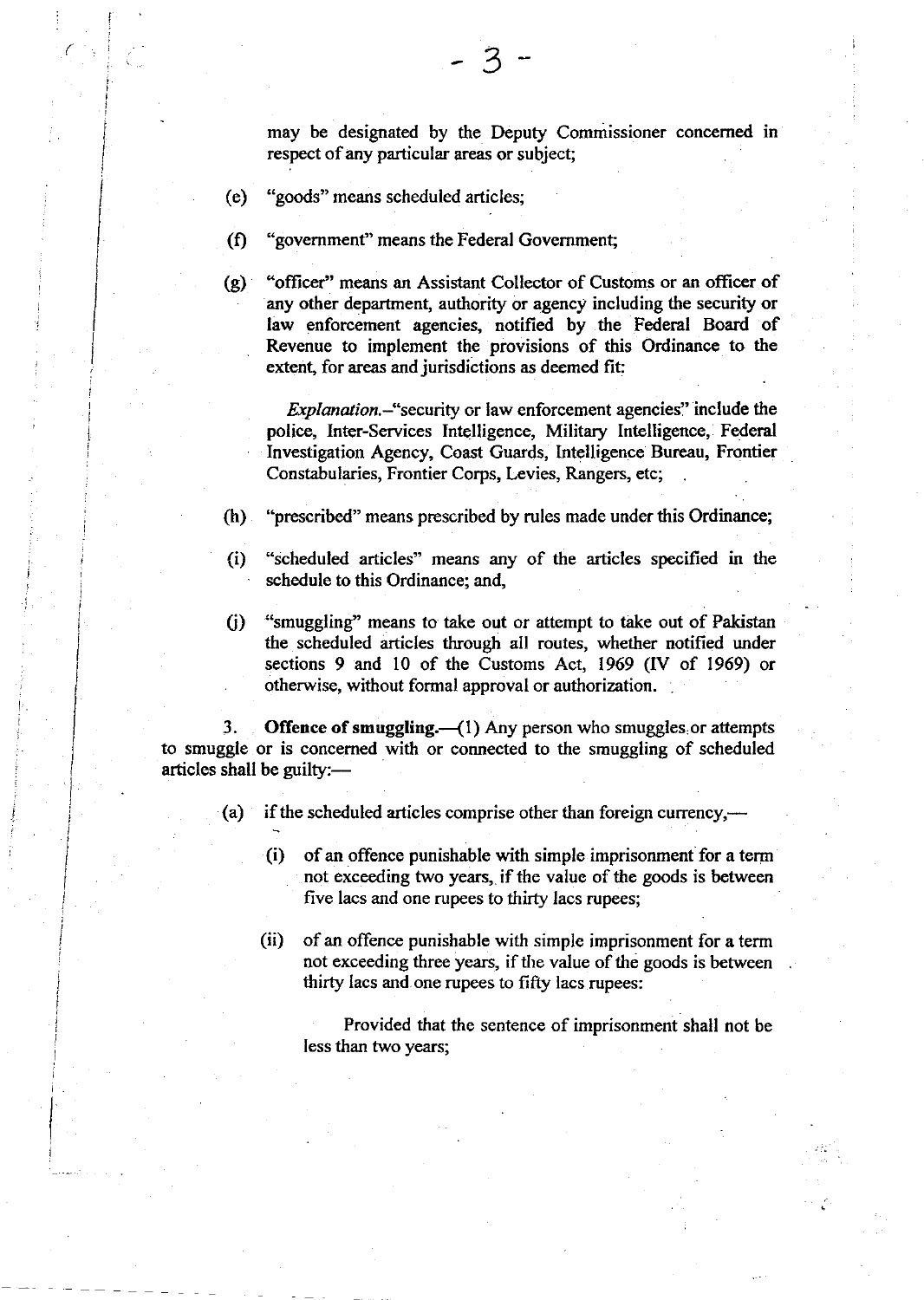(iii) of an offence punishable with simple imprisonment for a term not exceeding five years, if the value of the goods is between fifty lacs and one rupees to seventy five lacs rupees:

Provided that the sentence of imprisonment shall not be less than two and a half years;

3

of an offence punishable with simple imprisonment for a termi not exceeding ten years, if the value of the goods is between seventy five lacs and one rupees to one crore rupees:  $(iv)$ 

Provided that the sentence of imprisonment shall not be less than three years; or

(v) of an offence punishable with simple imprisonment for a term not exceeding fourteen years, if the value of the goods exceeds one crore rupees:

Provided that the sentence of imprisonment shall not be less than five years; or

- (b) if the scheduled articles comprise foreign currency:-
	- (i) of an offence punishable with simple imprisonment for a term not exceeding two years, if the amount of the currency is upto ten thousand US dollars or equivalent in value:

Provided that this provision shall not be applicable in case the value of currency upto ten thousand US dollars and is being taken out of Pakistan through routes notified under sections 9 and 10 of the Customs Act, 1969 (IV of 1969);

(ii) of an offence punishable with simple imprisonment for a term not exceeding three years, if the amount of the currency is between ten thousand US dollars to twenty thousand US dollars or equivalent in value:

Provided that the sentence of imprisonment shall not be less than two years;

(iii)

2

of an offence punishable with simple imprisonment for a term not exceeding five years, if the amount of the currency is twenty thousand and one US dollars to fifty thousand US dollars or equivalent in value: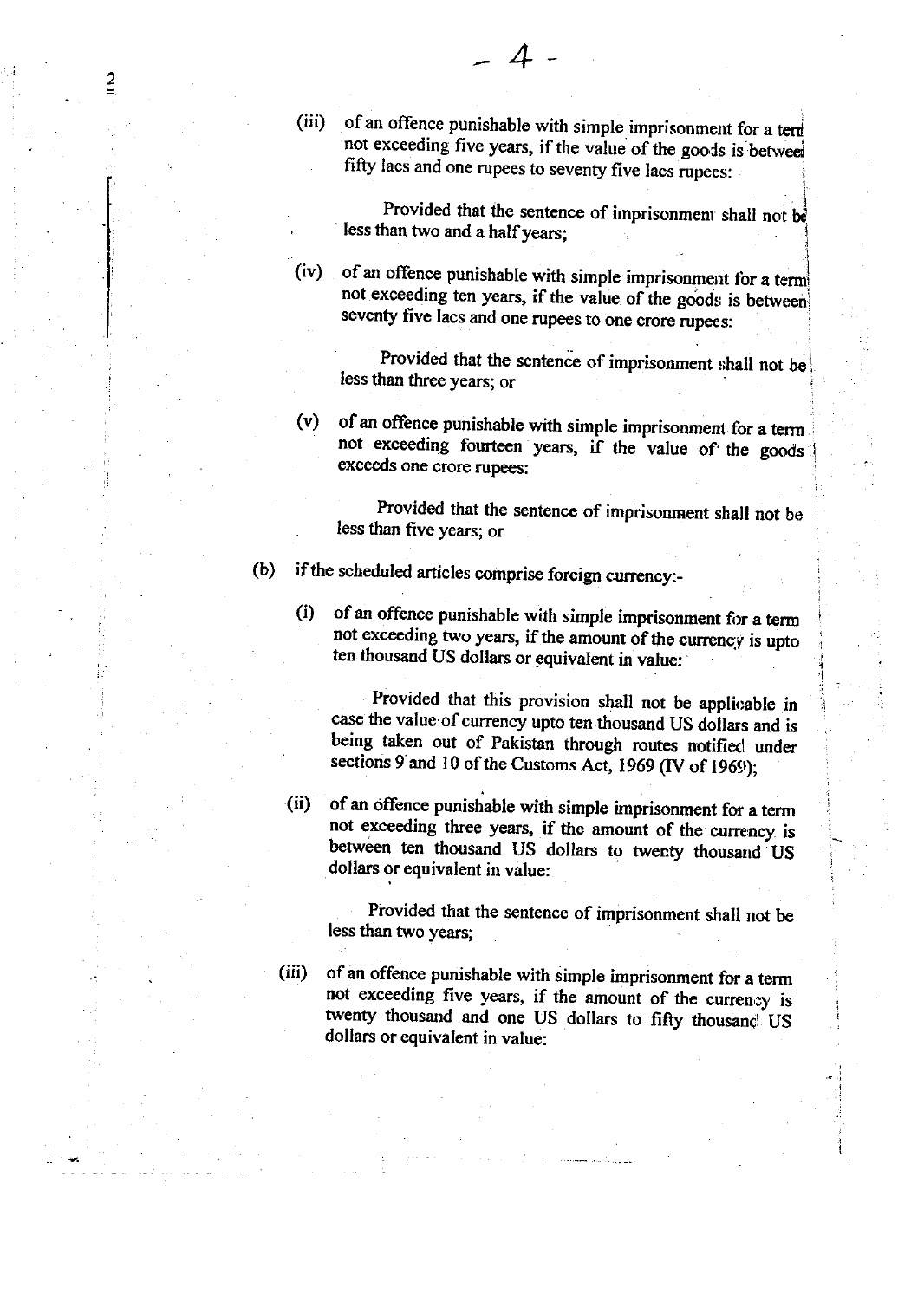Provided that the sentence of imprisonment shall not be less than two and a half years;

(iv) of an offence punishable with simple imprisonment for a term not exceeding ten years, if the amount of the currency is between fiffy thousand and one US dollars to one lac US dollars or equivalent in value:

Provided that the sentence of imprisonment shall not be less than three years; or

(v) of an offence punishable with simple imprisonment for a term not exceeding fourteen years, if the amount of the currency is niore than one lac US dollars or equivalent in value:

Provided that the sentence of imprisonment shall not be less than five years.

(2) The value of the scheduled articles for the purposes of clause (a) of sub-section (1) shall be determined in the manner as may be prescribed.

(3) Any person who aids, assists, abets, attempts or conspires in respect of an offence under sub-section  $(1)$  or is a beneficiary, agent, carrier or person arranging or running a network for carrying or facilitating goods to cross the border, shall be guilty of the same offence and shall be awarded punishment in the same manner as provided for in sub.section (l).

4. Power to search and seizure of scheduled article. $-(1)$  When an officer has reasonable grounds to suspect, either upon information from anyone or on his own, that a person is carrying with him or keeping in a conveyance or have stored scheduled articles meant for smuggling, he may stop and search such person, any baggage, luggage or belongings, or conveyance, without any warrant:

Provided that the powers under sub-section (1) shall only be exercised within a distance of five kilometers from any intemational border or within the premises of airports:

Explanation.-For the purpose of searching the baggage, luggage or conveyance the officer may break or open any locks or open any package.

(2) Upon search of the person or conveyance under sub-section (l), if scheduled articles are found which are suspected to be meant for smuggling, the officer shall immediately seize the same and prepare a detailed report of the scheduled articles and other relevant material found during the search.

i I

I I

I I I i I I I i I j i i I

I t I I I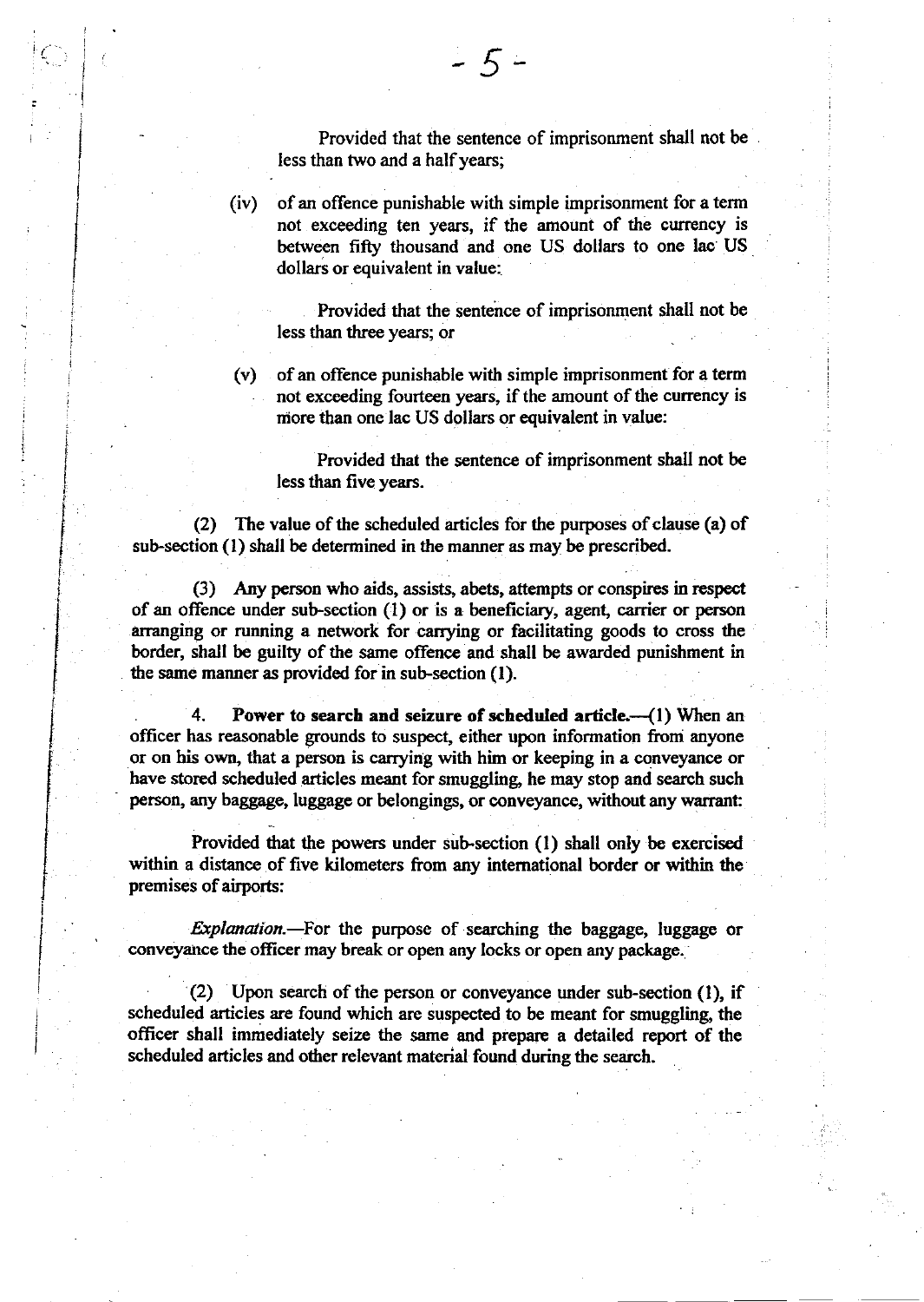(3) The provisions of the Code shall not be applicable on search and seizure under this Ordinance.

5. Power to auction seized scheduled articles. $-$ (1) Notwithstanding anything contained in any other law for the time being in force and in addition to the prosecution under this Ordinance, the officer may deal with the scheduled articles seized under section 4 in the following manner:-

- (a) where the seized items comprise foreign currency, it shall be deposited in a profit bearing foreign curency account in the National Bank of Pakistan, and if:-
	- (i) the accused person is acquitted of an offence under section  $3$ , the deposited amount along with the profit shall be rcleased to the same accused; or

i i

i

i

- (ii) the accused person is convicted of an offence under section 3, the deposited amount along with the profit shall be transferred and deposited into the government exchequer;
- (b) where the seized items comprise other than foreign currency, the officer may sell the scheduled articles seized under section 4 by auction in the manner as may be prescribed, and the proceeds so collected shall be deposited in a profit bearing bank account in the National Bank of Pakistan, and if:-
	- (i) the accused person whose scheduled articles are auctioned, is acquitted of an offence under section 3, the deposited amount alongwith the profit shall be released to the said accused; or
	- (ii) the accused person whose scheduled articles are auctioned, is convicted of an offence under section 3, the deposital amount alongwith the profit shall be transferred and deposited into the govemment exchequer.

6. Cognizance of offence and arrest without warrant.  $(1)$ Notwithstanding anything contained in the Code, all offences punishable under this Ordinance shall be cognizable and non bailable.

(2) A Special Court provided for in section 8 shall take cognizance of an offence under this Ordinance, upon written information by the ofticer.

(3) An oflicer may arrest any person without warrant against whom there is credible information that he has committed an offence under this Ordinance.

ir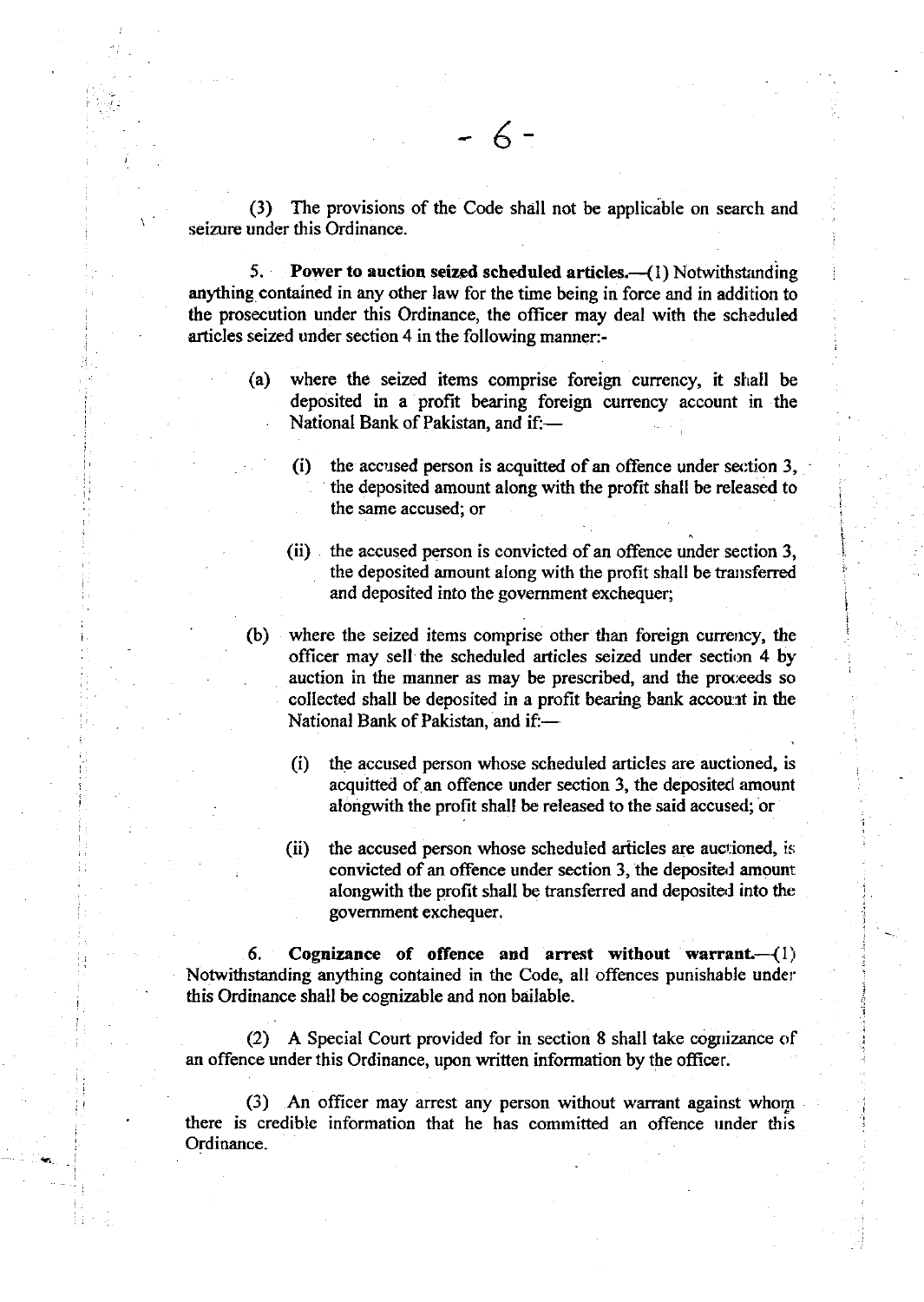7. Power to try offences summarily.—(1) Offences punishable under this Ordinance shall be tried by a Special Court provided for in section 8, in a summary manner as provided in sections 262 to 265 of the Code, so far applicable and with the necessary adaptation:

- 7-

Provided that sub-section (2) of section 262 of the Code shall not apply.

(2) The trial under this Ordinance shall be concluded within thirty days.

(3) Notwithstanding anything to the contrary contained in this section, the Special Courts established under section 8 shall follow the procedure given in Chapter XXII of the Code and the Special Court shall exercise all the powers vested in the Court of Sessions under the Code for the purposes of awarding punishment to the accused under this Ordinance.

8. Special Courts. (1) Subject to sub-section (2), the existing Special Courts (Custom, Taxation and Anti-Smuggling), established under section 185 of the Customs Act, 1969 (IV of 1969), shall have jurisdiction to try the offences committed under this Ordinance.

(2) The Federal Government shall, upon consultation with the Chief Justice of Pakistan and by notification in the oflicial Gazette, confer the powers of the Special Court on any Sessions Judge or Additional Sessions Judge and specify their area of jurisdiction.

9. Appeal. (1) A person aggrieved by an order of conviction and sentence under this Ordinance may file an appeal before the High Court concemed within thirty days of the said order.

(2) An appeal under sub-section (l) shall be heard and disposed of within thirty days by a bench of the High Court comprising two Judges.

10. Reward for informers.-Anyone, other than officials of the federal, provincial or local governments, who provides an information to an officer with regard to any act or acts of smuggling, which results in conviction and transfer of funds into the government exchequer, shall be entitled to a reward equivalent to ten percent of the amount transferred to the government exchequer, in the manner as may be prescribed.

11. Role of District Administration. (1) Any official of the District Administration, not below the rank of BPS-17, may, upon complaint or information from any quarter or upon his own knowledge or information, communicate such information to an officer with regard to any contravention under this Ordinance.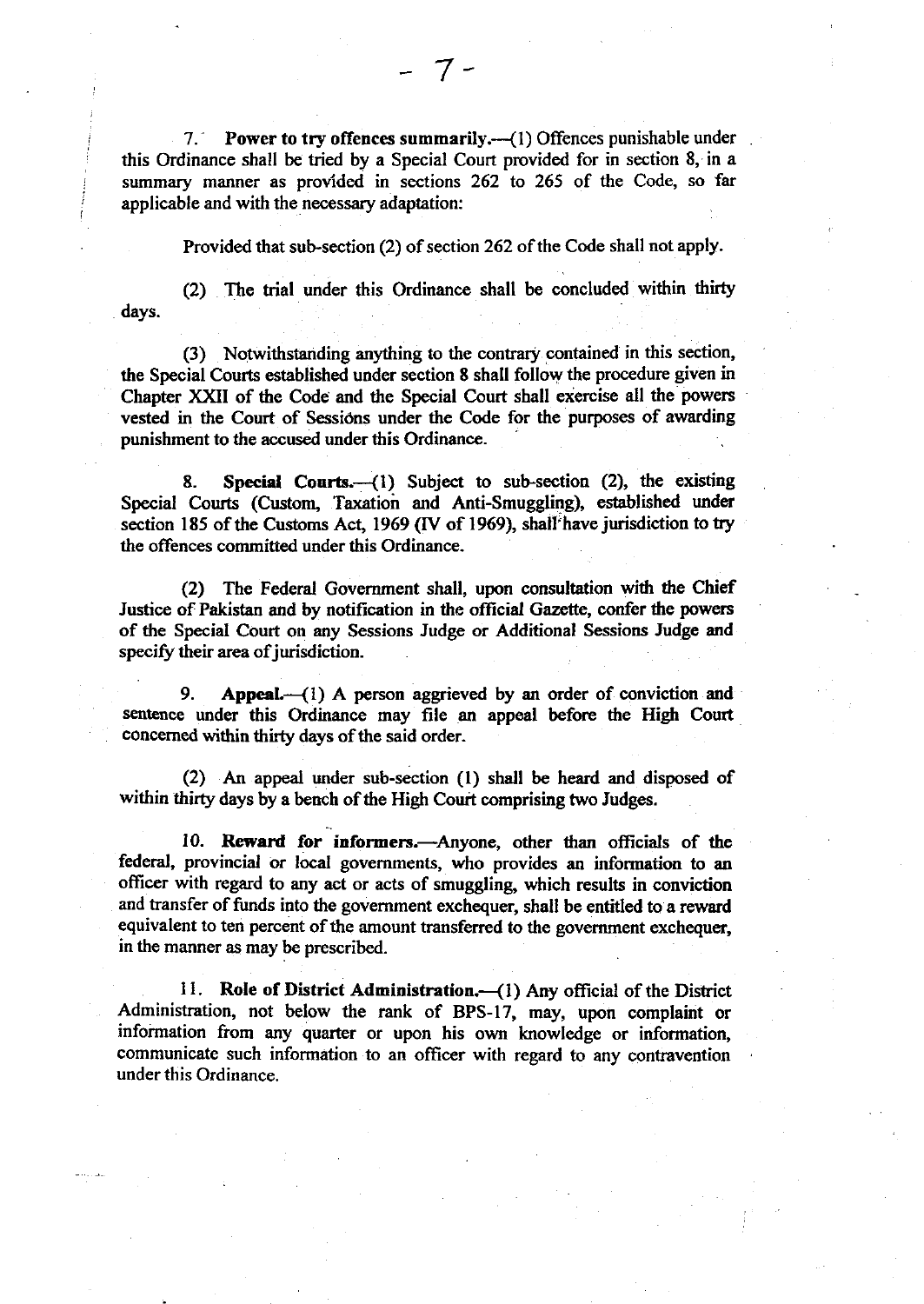(2) Upon receipt of information under sub-section  $(1)$ , the officer shall be under an obligation to process the information and take appropriate action, strictly in accordance with the provisions of this Ordinance.

(3) In case the officer does not satisfactorily comply with the obligations under sub-section (2), the Deputy Commissioner concerned shall forward the report, in this behalf, to the appropriate authority to take action against the delinquent officer in accordance with the law.

12. Preventive detention.-- (1) When an officer, has reasonable grounds to suspect, either upon information from any source or on his own, that a person is engaged or is likely to engage in any act or transaction of smuggling or may do anything which may facilitate such an act, or is known as a habitual smuggler, such person may be arrested without warrant and detained by an order in writing.

(2) The detention order under sub-section (1) shall not be issued without prior approval of the Deputy Commissioner concerned, who shall apply his mind based on the reports or information availabie with him, and where such a detention order has been issued, the officer making the order, as soon as may be, but not later than fifteen days from the date of detention, communicate to such person the grounds on which the order has been made and shall afford him the earliest opportunity of making a representation to the Commissioner of the Division concerned.

i i I I I i

I

 $\frac{1}{2}$ I ! l in the color I 'I ;  $\frac{1}{2}$ 

> i i I l I I I I

(3) Where a representation is made under sub-section  $(2)$ , the Commissioner of the Division concerned may, on consideration of the representation and after giving the detained person or his representative an opportunity of hearing, modify, rescind or confirm the order.

(4) The Commissioner of the Division concerned may order a conditional release of the detained person on furnishing of surety borrd, the amount of which shall be fixed by him after due regard to the circumstances of the case.

(5) A person shall not be detained under an order made under subsection (l) for a period exceeding three months.

(6) Save as provided under this Ordinance and rules made thereunder, no order made or proceedings taken under this Ordinance, or the rules made thereunder, shall be called in question in any court and no injunction shall be granted by any court in respect of any decision made, or proceedings taken in pursuance of any power conferred by, or under, this Ordinance or the rules made thereunder.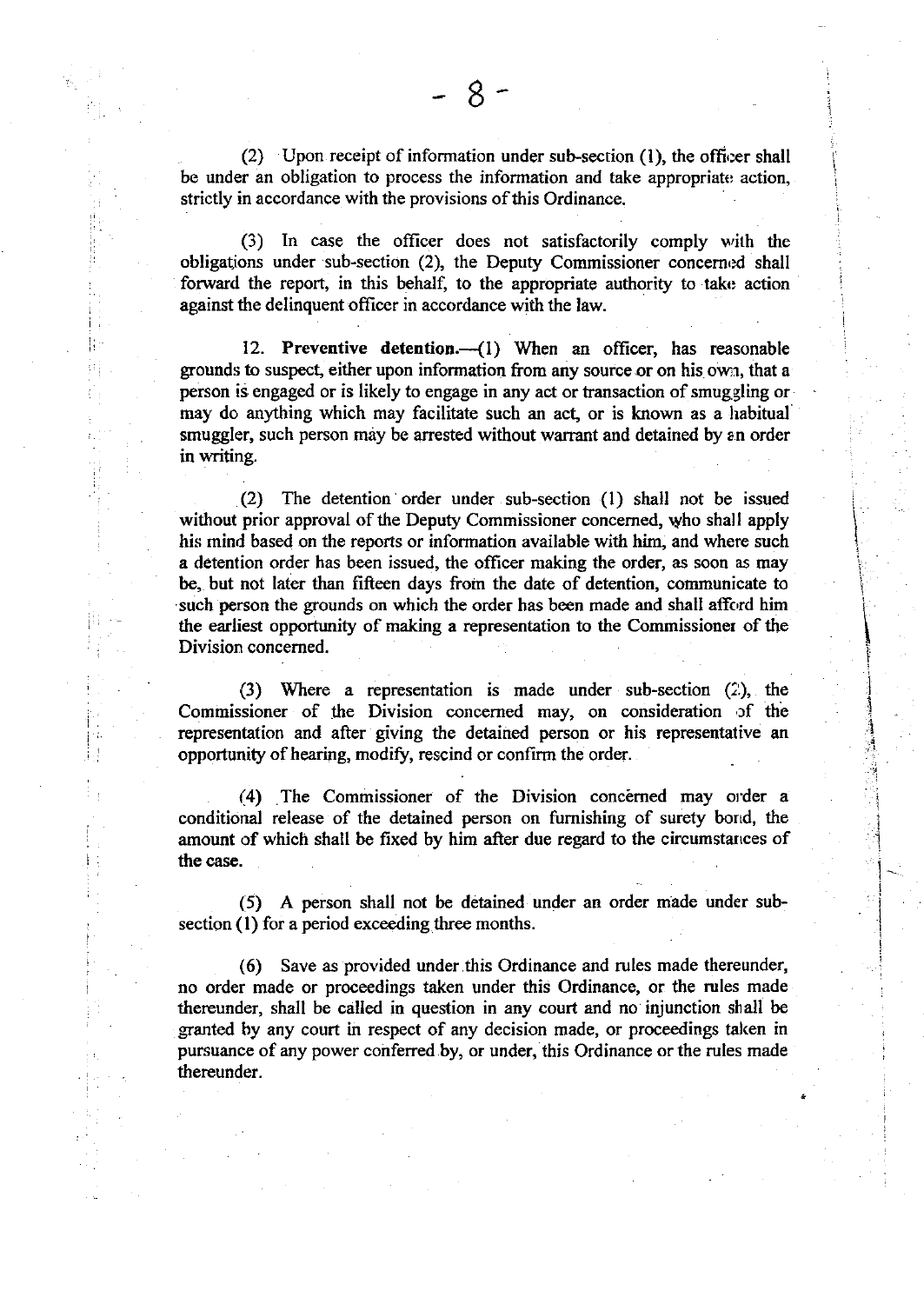13. Burden of proof as to lawful authority, etc.—When any person is alleged to have committed an offence under this Ordinance and any question arises whether he did any act or was in possession of anything with lawful authority or under a permit, licence or other document prescribed by or under any law for the time being in force, the burden of proof that he had such authority, permit, licence or other document shall lie on him.

q

14. Persons who may conduct prosecution, etc.--(1) Notwithstanding anything containd in the Code, a special prosecutor appointed under section 47 of the Prevention of Smuggling Act, 1977 (XII of 1977), shall be competent to conduct prosecution before a Special Court and to withdraw prosecution when so required by the Chairperson, Federal Board of Revenue or any officer authorized by him.

I

I

I

fl

(2) A law officer appointed shall be competent to conduct proceedings before High Court and to withdraw such proceedings when so required by the Chairperson Federal Board of Revenue or any ofticer authorized by him.

15. Protection of action taken under the Ordinance. $({}1)$  No suit, prosecution or other legal proceedings shall Iie against any person for anything done, or intended to be done, in good faith.

(2) Except as provided in this Ordinance, no suit or other legal proceedings shali lie to challenge any proceedings under this Ordinance on any ground.

16. Action in aid of an officer.—In giving effect to the provisions of this Ordinance, an officer, where he deems fit, may seek the aid of law enforcernent agencies.

17. Power to make rules.—The Government may, by notification in the official Gazette, make rules to carry out the purpose of this Ordinance.

18. Ordinance to override other laws.—The provisions of this Ordinance shall have effect notwithstanding anything contained in any other law for the time being in force.

19. Power to amend schedule.—The Government may, by notification in official Gazette, amend the schedule so as to add to, or omit from it, or amend therein any article or commodity or class thereof.

20. Removal of difficulties.—If any difficulty arises in giving effect to any of the provisions of this Ordinance, the Federal Government may make such order by notification in the official Gazelte, not inconsistent with the provisions of this Ordinance, which is necessary for the purpose of removing the difficulty.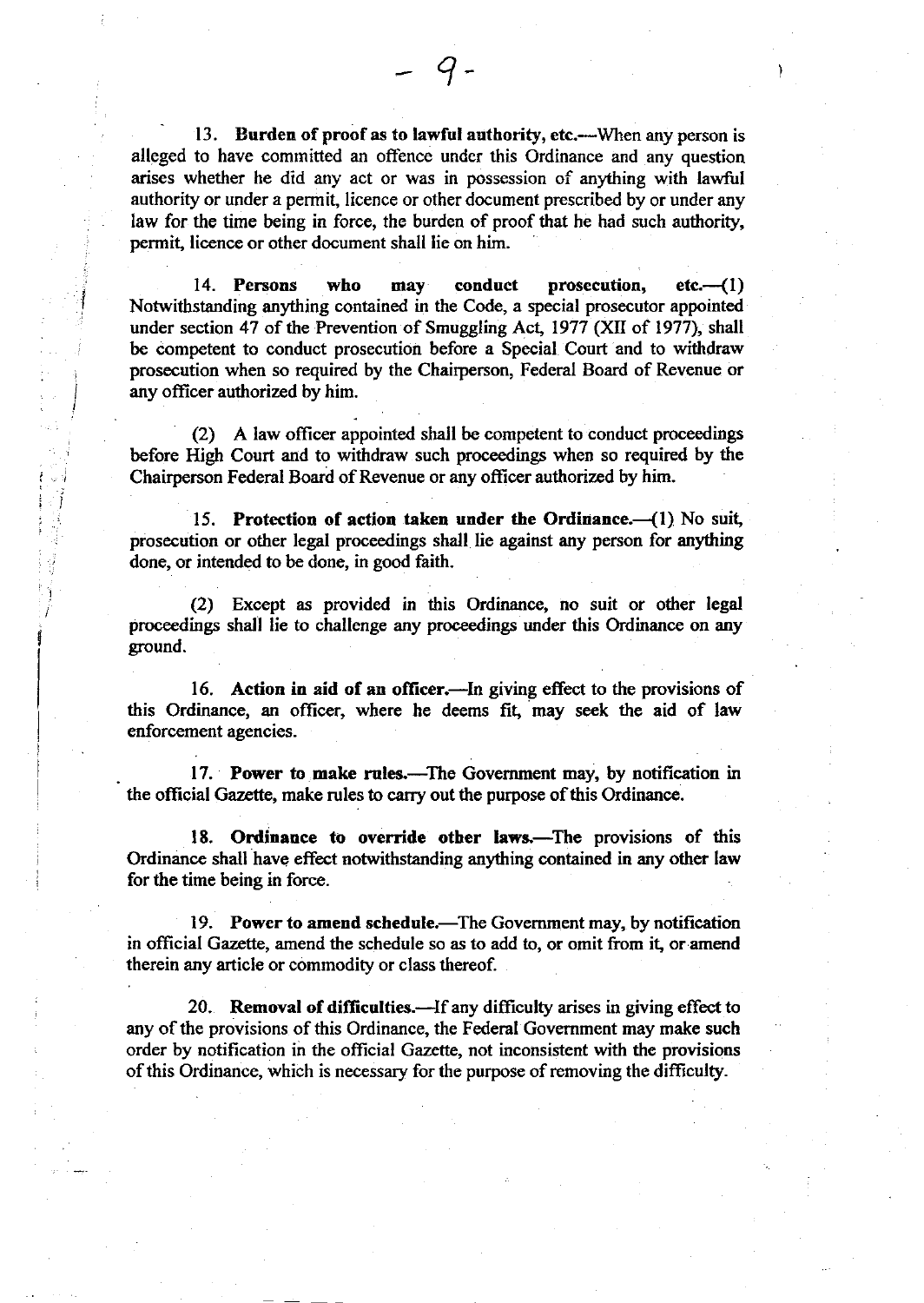# **SCHEDULE**<br>[see section 2(i)]

|                | <b>Foreign Currency</b> | 9  | Gur                                                                    |
|----------------|-------------------------|----|------------------------------------------------------------------------|
| $\overline{2}$ | Gold and Silver         | 10 | <b>Rice</b>                                                            |
| 3              | Precious Stones         | 11 | Wheat, Flour all sorts                                                 |
| 4              | Sugar                   | 12 | Chemical fertilizers all sorts                                         |
| 5              | Onions                  | 13 | Live Stock                                                             |
| 6              | Pulses all sorts        | 14 | Maize                                                                  |
|                | Salt                    | 15 | Edible oil, hydrogenated or otherwise                                  |
| 8              | Potatoes                | 16 | Therapeutic Goods as defined in Section 2<br>(XXXVI) of DRAP Act, 2012 |

 $\hat{ } \;$ 

 $\lambda$ 

E<br>H

计计算符

4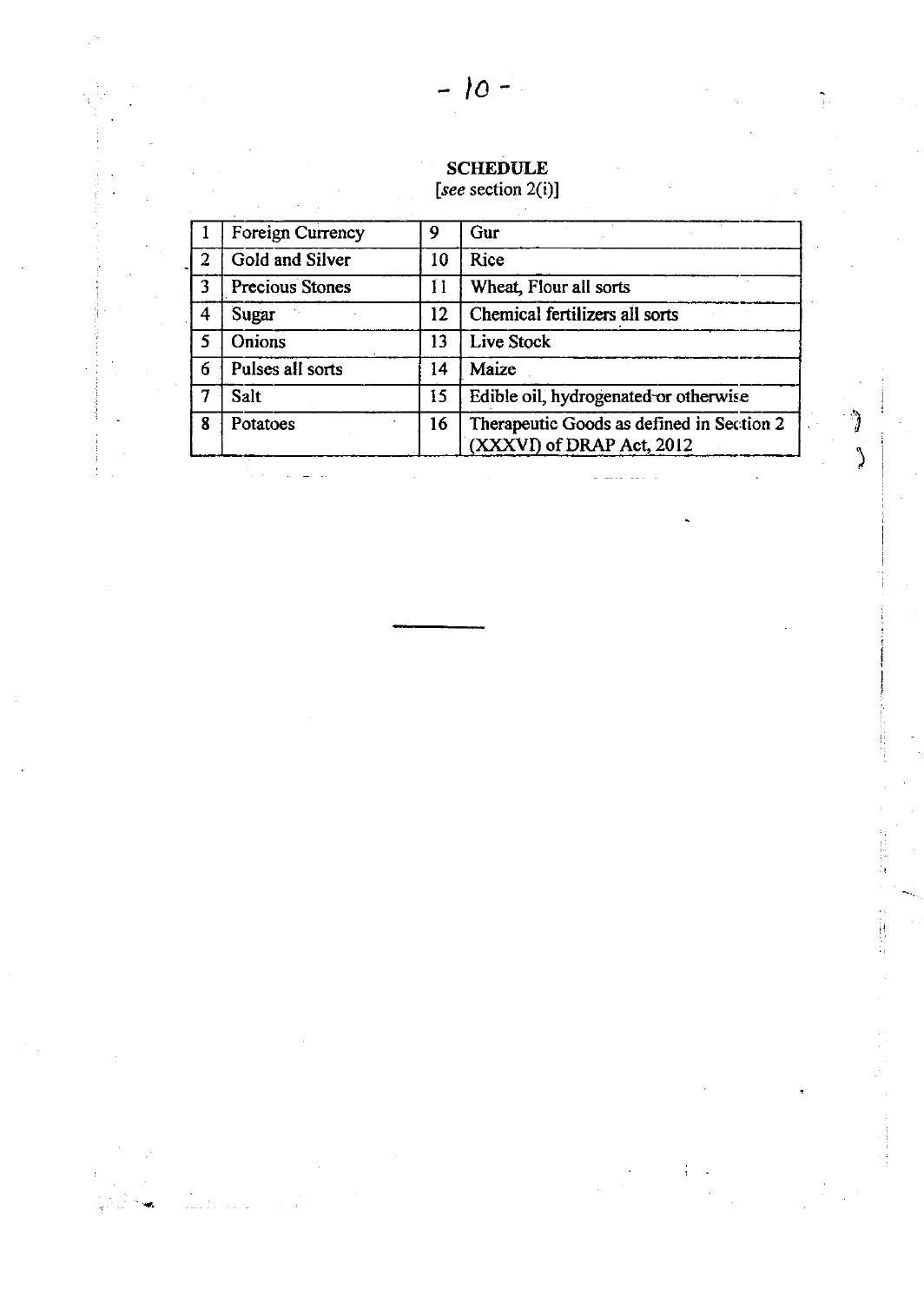#### STATEMENT OF OBJECTS AND REASONS

The purpose of this Bill is to lay the Covid-19 (Prevention of Smuggling) Ordinance, 2020 (lll of 2020) in the National Assembly under clause (1) of Article 70 of the Constitution of the lslamic Republic of Pakistan, 1973. Since the Bill's prime objective is imposition of heavy fines and pecuniary penalties to deter smuggling within the meaning of sub-clause (a) of clause (3) of Article 73 of Constitution of the lslamic Republic of Pakistan1973, the same is not a money bill.

2. Due to world wide spread of the Corona Virus Pandemic (COVID-19), there is <sup>a</sup> likelihood that global supply chain of food commodities and essential articles may be affected and the international prices of these items may increase as compared to domestic market; thus creating an incentive for smuggling to other countries. ln order to ensure availability of the food commodities and essential articles in the domestic market to all segments of the society, there is a dire need to adopt measures to mitigate the adverse economic impact of COVID-19 on a priority basis. Besides strengthening the existing laws with respect to taking out of food commodities and essential articles, there is also need for stringent legislation to discourage smuggling and thus to ensure their availability in the domestic market to the general public for their consumption in these difficult times.

3. The Ordinance seeks to curb the menace of smuggling of food and other essential commodities with exemplary punishments to create an effective deterrence in the emergent situation resulting from the outbreak of the Corona Virus Pandemic (COVID-19).

> Dr. Abdul Hafeez Shaikh Adviser to the Prime Minister on Finance and Revenue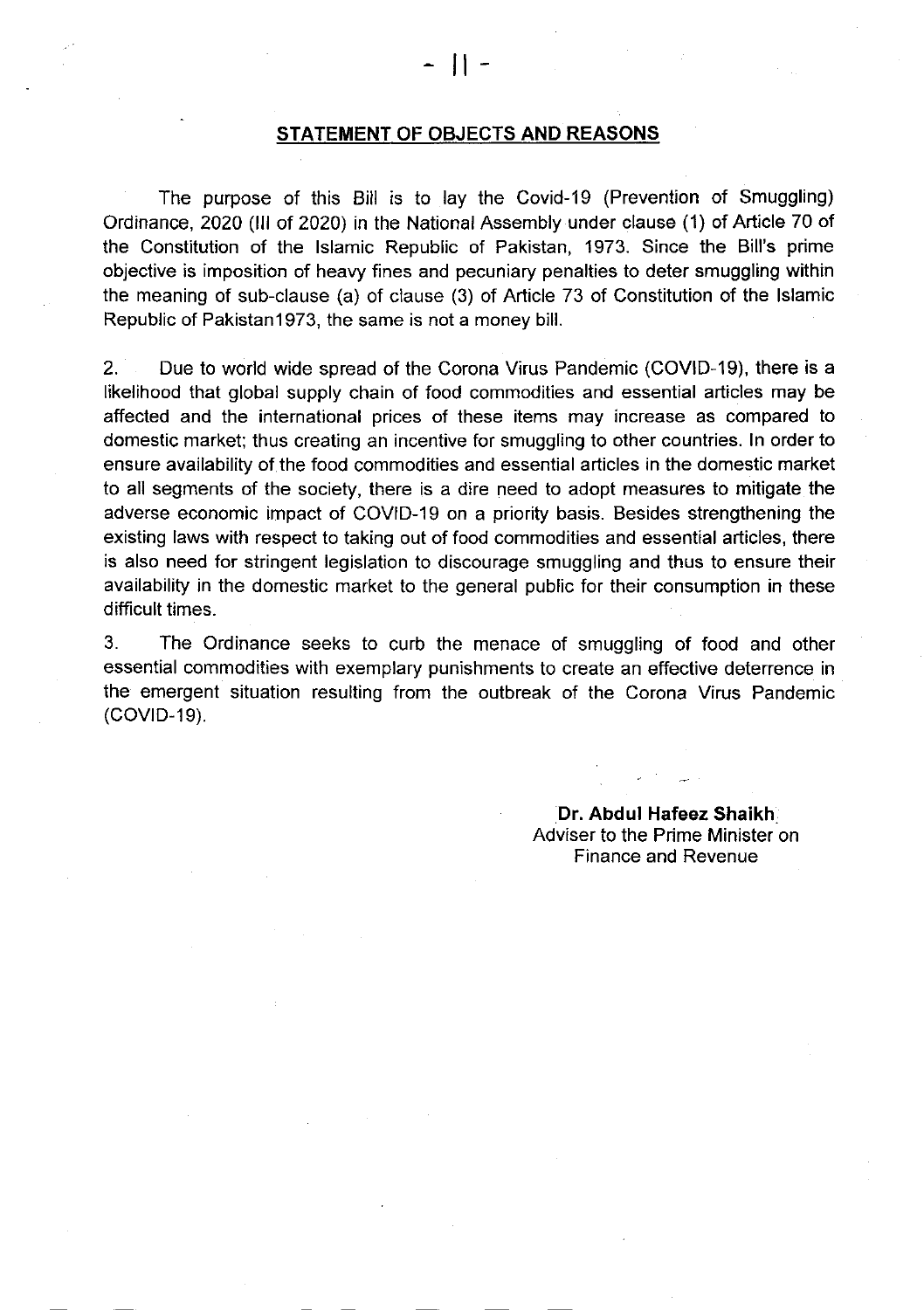[جريده باكتران، من موجد لى مصر اول معروض الاله المائة الأمير المن شائع الال آرڈیننس نمبر۳ مجربہہ۲۰۲ء عالمی وباءکر وناوائرس ( کوڈ ۔19) کے پھوٹ پڑنے کے نتیجے میں چوکنا کرنے والی ہنگامی صورت حال میں،جدولی اشیاء کی اسمگانگ کی روک تھام کےاہتمام کا آرڈینٹس

ہرگاہ کہ بیقرین مصلحت ہے کہ،کروناوائرس کی عالمگیر وباء( کوڈیہ1) کے پھوٹ پڑنے سے پیداہونے دالے حالات کے نتیجے میںاوراس سے منسلکہاور ممنی معاملات میں جدولی اشیاء کی اسمگلنگ کی روک تھام کااہتمام کیاجائے؛ چونکہ جدولیااشیاء کی اسمگلنگ معاشرے میں ایک خطرناک شئے ہے جو عالمی وباءکر وناوائرس ( کوڈ ۔ 19 ) کے لاک ڈاؤن کےدوران شدیدتر ہوئی۔

چونکہ پاکستان بین الاقوامی ضوابط صحت، ۴۰۰۵ء جسے عالمی ادارہ صحت نے جاری کیا تھا کا ایک ریاستی فریق ہےجس کےمطابق کہ بیہ پاکستان کی بلا داسطہ ذ مہ داری ہے کہ بین الاقوامی بیار یوں کی روک تھام،ان کےخلاف تحفظ، کنٹر دل کرنے اورصحت عامد کی فراہمی کے لیے مکی طور پر جواب دے۔

چونکہ عالمی ادارہ صحت نے کرونا دائرس ( کوڈ ۔ ۱۹) کو عالمی وباءقرار دیا ہے جس کے لیے چندرخی رسیانس کی ضر درت ہے؛

چونکہ جدولی اشیاءکی اسمگانگ ،عوام الناس کے لئے ،بالخوص کمل یا جزوی لاک ڈاؤن کے دوران تیز سے تیز تر دشواری کاسب بنتی ہے؛

اور چونکہ بیٹیٹ اوراسمبلی کےاحلاس نہیں ہور ہےاورصدرمملکت اسلامی جمہوریہ یا کستان کواظمینان حاصل ہے كەاپسە حالات موجود ہیں جوفی الفور کارروائی کے متقاضی ہیں ؛

لہذا،اب،اسلامی جمہور یہ پاکستان کے دستور،۳سے19<sub>ء</sub> کے آرٹیکل ۸۹ کی شق (۱) کے اختیارات کواستعال کرتے ہوئے؛صدرمملکت نے حسب ذیل آرڈیننس دشع اور جاری کیا ہے:۔

مختصر عنوان، وسعت اورآغازنغاذ به (۱) به آردینس کود ۱۹ (اسکانگ کی روک تقام) آرڈیننس،۲۰۲۰ءکےنام سےموسوم ہوگا۔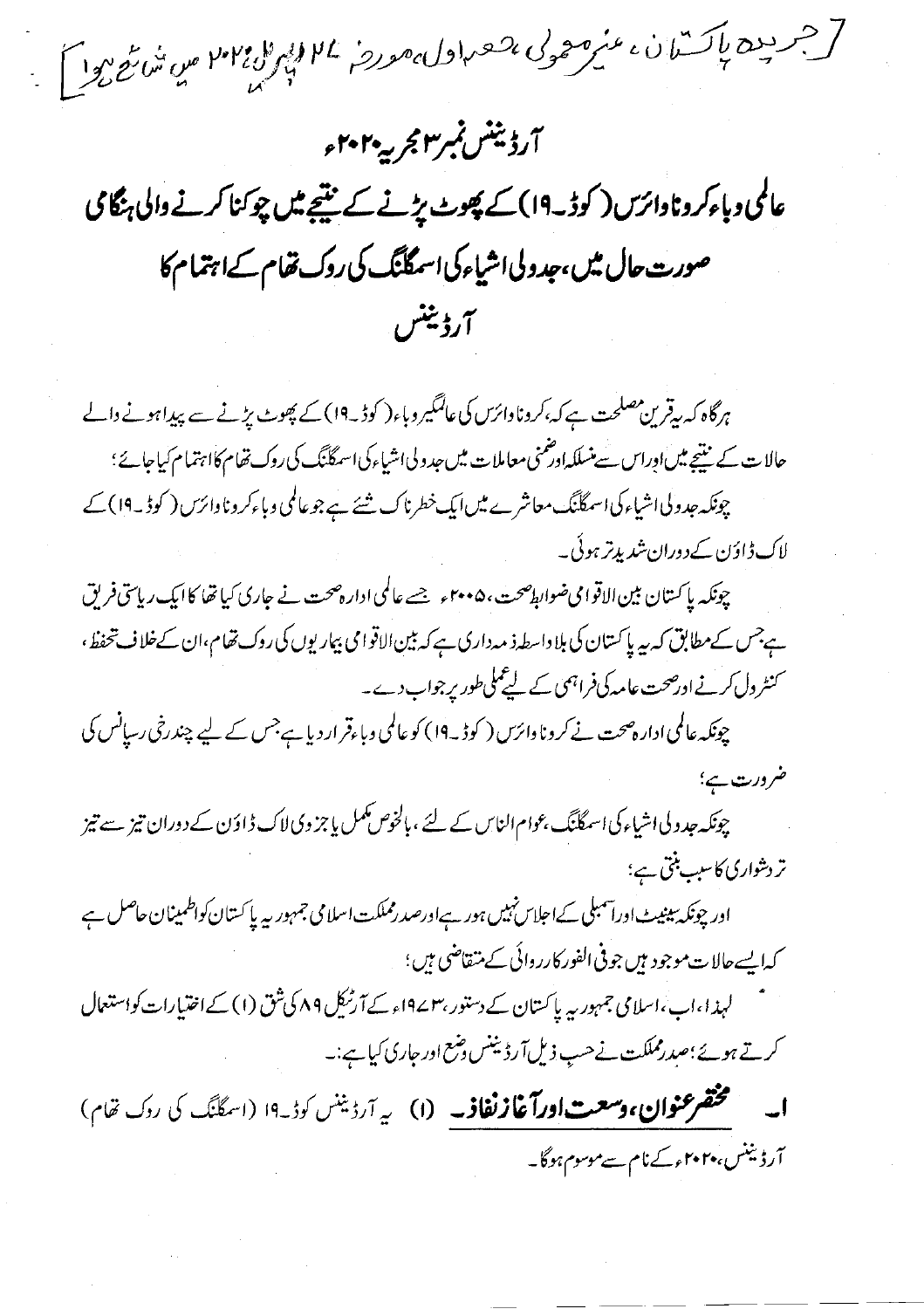1-  
\n
$$
\mathbf{F}_{1,2} = \sum_{j=1}^{n} \sum_{j=1}^{n} \sum_{j=1}^{n} \sum_{j=1}^{n} \sum_{j=1}^{n} \sum_{j=1}^{n} \sum_{j=1}^{n} \sum_{j=1}^{n} \sum_{j=1}^{n} \sum_{j=1}^{n} \sum_{j=1}^{n} \sum_{j=1}^{n} \sum_{j=1}^{n} \sum_{j=1}^{n} \sum_{j=1}^{n} \sum_{j=1}^{n} \sum_{j=1}^{n} \sum_{j=1}^{n} \sum_{j=1}^{n} \sum_{j=1}^{n} \sum_{j=1}^{n} \sum_{j=1}^{n} \sum_{j=1}^{n} \sum_{j=1}^{n} \sum_{j=1}^{n} \sum_{j=1}^{n} \sum_{j=1}^{n} \sum_{j=1}^{n} \sum_{j=1}^{n} \sum_{j=1}^{n} \sum_{j=1}^{n} \sum_{j=1}^{n} \sum_{j=1}^{n} \sum_{j=1}^{n} \sum_{j=1}^{n} \sum_{j=1}^{n} \sum_{j=1}^{n} \sum_{j=1}^{n} \sum_{j=1}^{n} \sum_{j=1}^{n} \sum_{j=1}^{n} \sum_{j=1}^{n} \sum_{j=1}^{n} \sum_{j=1}^{n} \sum_{j=1}^{n} \sum_{j=1}^{n} \sum_{j=1}^{n} \sum_{j=1}^{n} \sum_{j=1}^{n} \sum_{j=1}^{n} \sum_{j=1}^{n} \sum_{j=1}^{n} \sum_{j=1}^{n} \sum_{j=1}^{n} \sum_{j=1}^{n} \sum_{j=1}^{n} \sum_{j=1}^{n} \sum_{j=1}^{n} \sum_{j=1}^{n} \sum_{j=1}^{n} \sum_{j=1}^{n} \sum_{j=1}^{n} \sum_{j=1}^{n} \sum_{j=1}^{n} \sum_{j=1}^{n} \sum_{j=1}^{n} \sum_{j=1}^{n} \sum_{j=1}^{n} \sum_{j=1}^{n} \sum_{j=1}^{n} \sum_{j=1}^{n} \sum_{j=1}^{n} \sum_{j=1}^{n} \sum_{j=1}^{n} \
$$

 $\label{eq:2.1} \frac{1}{\sqrt{2}}\sum_{i=1}^n\frac{1}{\sqrt{2\pi}}\sum_{i=1}^n\frac{1}{\sqrt{2\pi}}\sum_{i=1}^n\frac{1}{\sqrt{2\pi}}\sum_{i=1}^n\frac{1}{\sqrt{2\pi}}\sum_{i=1}^n\frac{1}{\sqrt{2\pi}}\sum_{i=1}^n\frac{1}{\sqrt{2\pi}}\sum_{i=1}^n\frac{1}{\sqrt{2\pi}}\sum_{i=1}^n\frac{1}{\sqrt{2\pi}}\sum_{i=1}^n\frac{1}{\sqrt{2\pi}}\sum_{i=1}^n\frac{$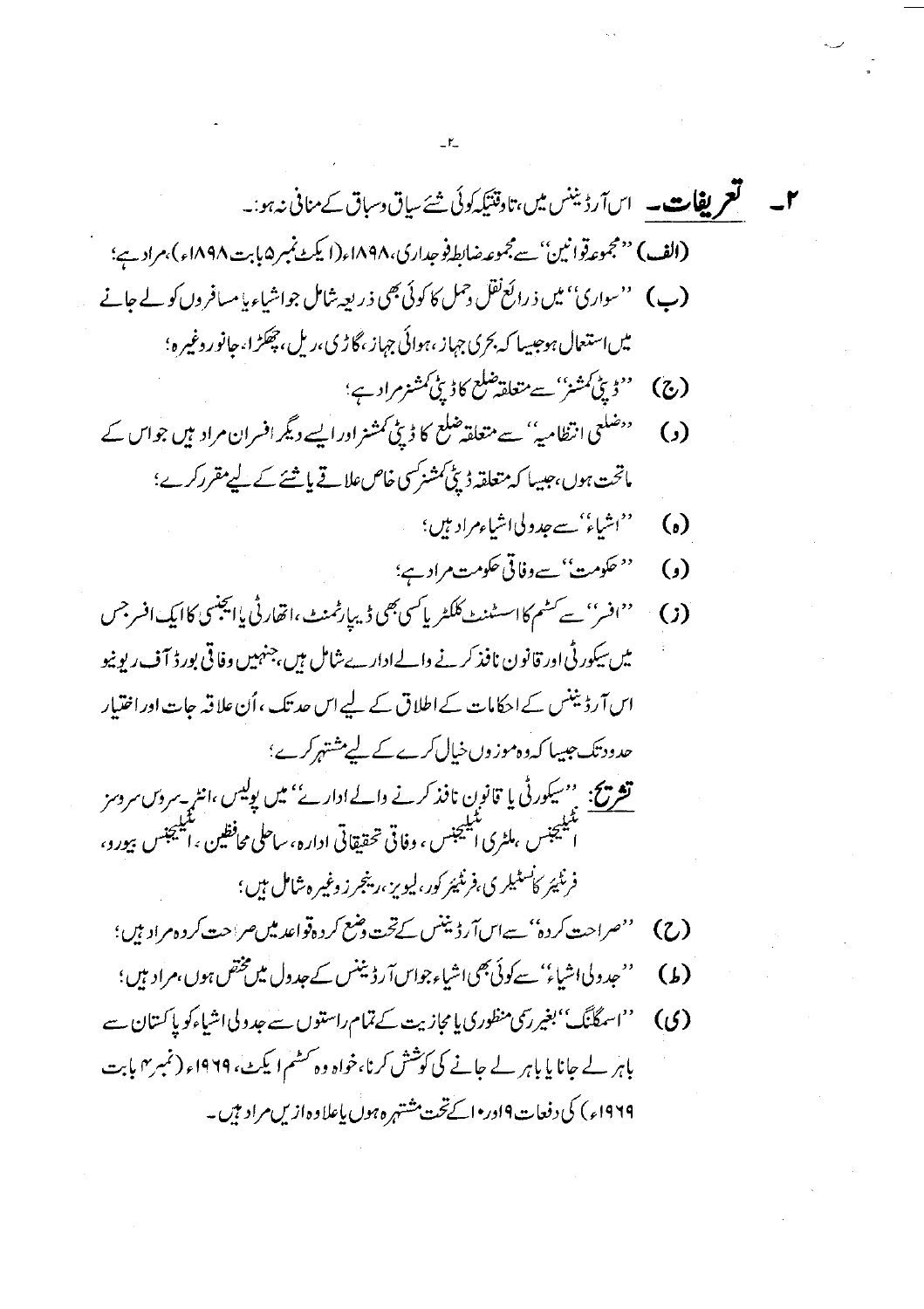43. 
$$
\begin{array}{ll}\n\mathbf{1.1} & \mathbf{2.2} & \mathbf{3.3} & \mathbf{4.4} & \mathbf{5.4} & \mathbf{6.8} & \mathbf{6.8} & \mathbf{6.8} & \mathbf{6.8} & \mathbf{6.8} & \mathbf{6.8} & \mathbf{6.8} & \mathbf{6.8} & \mathbf{6.8} & \mathbf{6.8} & \mathbf{6.8} & \mathbf{6.8} & \mathbf{6.8} & \mathbf{6.8} & \mathbf{6.8} & \mathbf{6.8} & \mathbf{6.8} & \mathbf{6.8} & \mathbf{6.8} & \mathbf{6.8} & \mathbf{6.8} & \mathbf{6.8} & \mathbf{6.8} & \mathbf{6.8} & \mathbf{6.8} & \mathbf{6.8} & \mathbf{6.8} & \mathbf{6.8} & \mathbf{6.8} & \mathbf{6.8} & \mathbf{6.8} & \mathbf{6.8} & \mathbf{6.8} & \mathbf{6.8} & \mathbf{6.8} & \mathbf{6.8} & \mathbf{6.8} & \mathbf{6.8} & \mathbf{6.8} & \mathbf{6.8} & \mathbf{6.8} & \mathbf{6.8} & \mathbf{6.8} & \mathbf{6.8} & \mathbf{6.8} & \mathbf{6.8} & \mathbf{6.8} & \mathbf{6.8} & \mathbf{6.8} & \mathbf{6.8} & \mathbf{6.8} & \mathbf{6.8} & \mathbf{6.8} & \mathbf{6.8} & \mathbf{6.8} & \mathbf{6.8} & \mathbf{6.8} & \mathbf{6.8} & \mathbf{6.8} & \mathbf{6.8} & \mathbf{6.8} & \mathbf{6.8} & \mathbf{6.8} & \mathbf{6.8} & \mathbf{6.8} & \mathbf{6.8} & \mathbf{6.8} & \mathbf{6.8} & \mathbf{6.8} & \mathbf{6.8} & \mathbf{6.8} & \mathbf{6.8} & \mathbf{6.8} & \mathbf{6.8} & \mathbf{6.8} & \mathbf{6.8} & \mathbf{6.8} & \mathbf{6.8} & \
$$

 $\label{eq:2} \mathcal{L}_{\text{max}} = \frac{1}{2} \sum_{i=1}^{N} \frac{1}{2} \sum_{i=1}^{N} \frac{1}{2} \sum_{i=1}^{N} \frac{1}{2} \sum_{i=1}^{N} \frac{1}{2} \sum_{i=1}^{N} \frac{1}{2} \sum_{i=1}^{N} \frac{1}{2} \sum_{i=1}^{N} \frac{1}{2} \sum_{i=1}^{N} \frac{1}{2} \sum_{i=1}^{N} \frac{1}{2} \sum_{i=1}^{N} \frac{1}{2} \sum_{i=1}^{N} \frac{1}{2} \sum_{i=1}$ 

 $\label{eq:2} \frac{1}{\sqrt{2}}\int_{\mathbb{R}^3} \frac{1}{\sqrt{2}}\,d\mu\,d\mu\,.$ 

 $\label{eq:2} \frac{1}{\sqrt{2}}\sum_{i=1}^n\frac{1}{\sqrt{2}}\sum_{j=1}^n\frac{1}{j!}\sum_{j=1}^n\frac{1}{j!}\sum_{j=1}^n\frac{1}{j!}\sum_{j=1}^n\frac{1}{j!}\sum_{j=1}^n\frac{1}{j!}\sum_{j=1}^n\frac{1}{j!}\sum_{j=1}^n\frac{1}{j!}\sum_{j=1}^n\frac{1}{j!}\sum_{j=1}^n\frac{1}{j!}\sum_{j=1}^n\frac{1}{j!}\sum_{j=1}^n\frac{1}{j!}\sum_{j=1}^$ 

 $\label{eq:2} \frac{1}{\sqrt{2}}\left(\frac{1}{\sqrt{2}}\right)^{2} \left(\frac{1}{\sqrt{2}}\right)^{2} \left(\frac{1}{\sqrt{2}}\right)^{2} \left(\frac{1}{\sqrt{2}}\right)^{2} \left(\frac{1}{\sqrt{2}}\right)^{2} \left(\frac{1}{\sqrt{2}}\right)^{2} \left(\frac{1}{\sqrt{2}}\right)^{2} \left(\frac{1}{\sqrt{2}}\right)^{2} \left(\frac{1}{\sqrt{2}}\right)^{2} \left(\frac{1}{\sqrt{2}}\right)^{2} \left(\frac{1}{\sqrt{2}}\right)^{2} \left(\frac{$ 

 $\frac{1}{2} \frac{1}{2} \frac{1}{2} \frac{d^2}{dx^2}$ 

 $\frac{1}{2}$ 

 $\label{eq:2.1} \frac{1}{\sqrt{2\pi}}\int_{0}^{\infty} \frac{1}{\sqrt{2\pi}}\,d\mu\,d\mu\,.$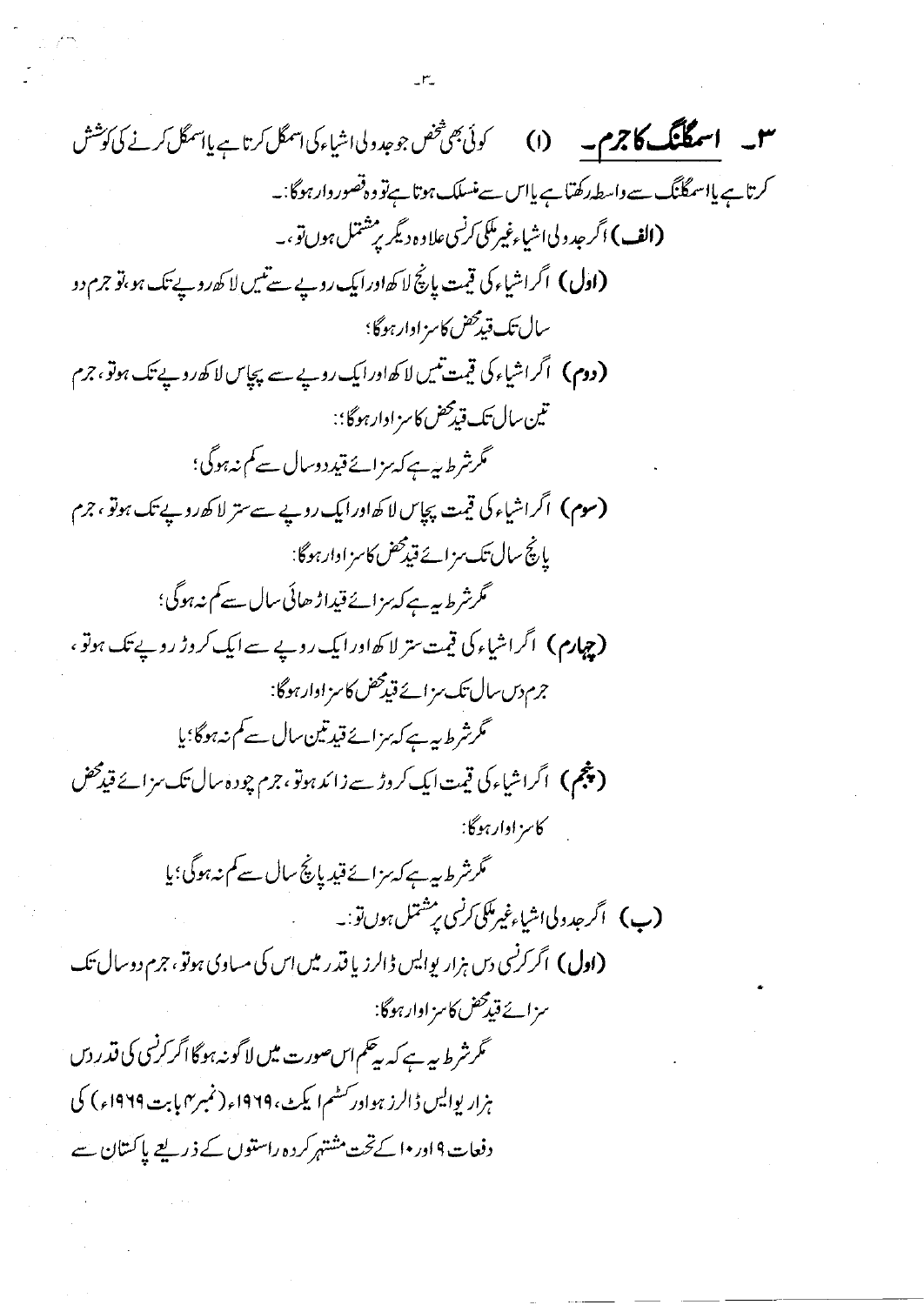باہر لے جائی جارہی ہو؛ **(دوم)** اگر کرنسی دس ہزار پوایس ڈالرز سے بیں ہزار پوایس ڈالرز پااس کی مساوی قدر میں ہوتو ، جرم تین سال تک سز ائے قیدمحض کاسز اوار ہوگا: گرشرط بیہ ہے کہ مزائے قید دوسال سے کم نہ ہوگی۔ (سوم) اگر کرنسی کی رقم بیس ہزارادرایک بوایس ڈالر سے پچاس ہزار یوایس ڈالرزیااس کے مبادی قدرہوتو، جرم پانچ سال تک سزائے قیدمحض کا سزادارہوگا: گرشرط بیہ ہے کہ مزائے قیداڑ ھائی سال ہے کم نہ ہوگی۔ اس کی مساوی قدرہوتو، جرم دس سال تک سز ائے قیدمحض کاسز اوارہوگا: گرشرط بیہ ہے کہ مزائے قیدتین سال سے کم نہ ہوگی؛ یا **(چنجم)** اگر کر<sup>نس</sup>ی کی رقم ایک لا کھ پوالیں ڈالرز سے زائد پا اس کی مساوی قدر ہوتو ، جرم چودہ سال تک مزائے قید محض کا سز اوار ہوگا: گرشرط ہیے کہ ہزائے قیدیانچ سال سے کم نہ ہوگی۔

کی مطابقت میں کیاجائے گا۔

(۳) کوئی بھی څنص جس نے ذیلی دفعہ (۱) کے تحت جرم کی بابت مد دکی ہو،معاونت کی ہو،ترغیب دی ہو، ئ<sup>ے</sup>شتیں کی ہوں پاساز باز کی ہوں ی<sup>فت</sup>خص جواشیاءکو بارڈر یارکردانے میںسہولت کار ہو یا اُن کو چلانے کے لیے نہیے درک جلا تاہو یااس کامنتفع ہو،کارندہ ہو، مال بر دار ہو،اسی بی جرم کا مجرم متصور ہوگااوراسی طریقہ کار میں اسے سزاوی عائے گی جیسا کہ ذیلی دفعہ(۱) میں فراہم کیا گیا ہے۔

میں **۔ جدولی اشیاءکی تلاشی اور قیضے میں لینے کااختیار۔** (۱) جب سی افسر کے پاس شہر نے کی معقول دجو ہات ہوں،خواہ کسی کی بھی جانب سے یاخودا بنی معلومات پر کہ ایک شخص جدولی اشیاءکواسمگلنگ کی غرض ہےاپنے ساتھ لے جار ہاہے یااتی سواری میں رکھی ہوئی ہیں یا ذخیرہ کی ہوئی ہیں،وہ اس کوروک سکتا ہےاوراس څخص ى سفرى سامان،سامان پاسوارى كى بلا وارنٹ تلاشى لے سكتاہے: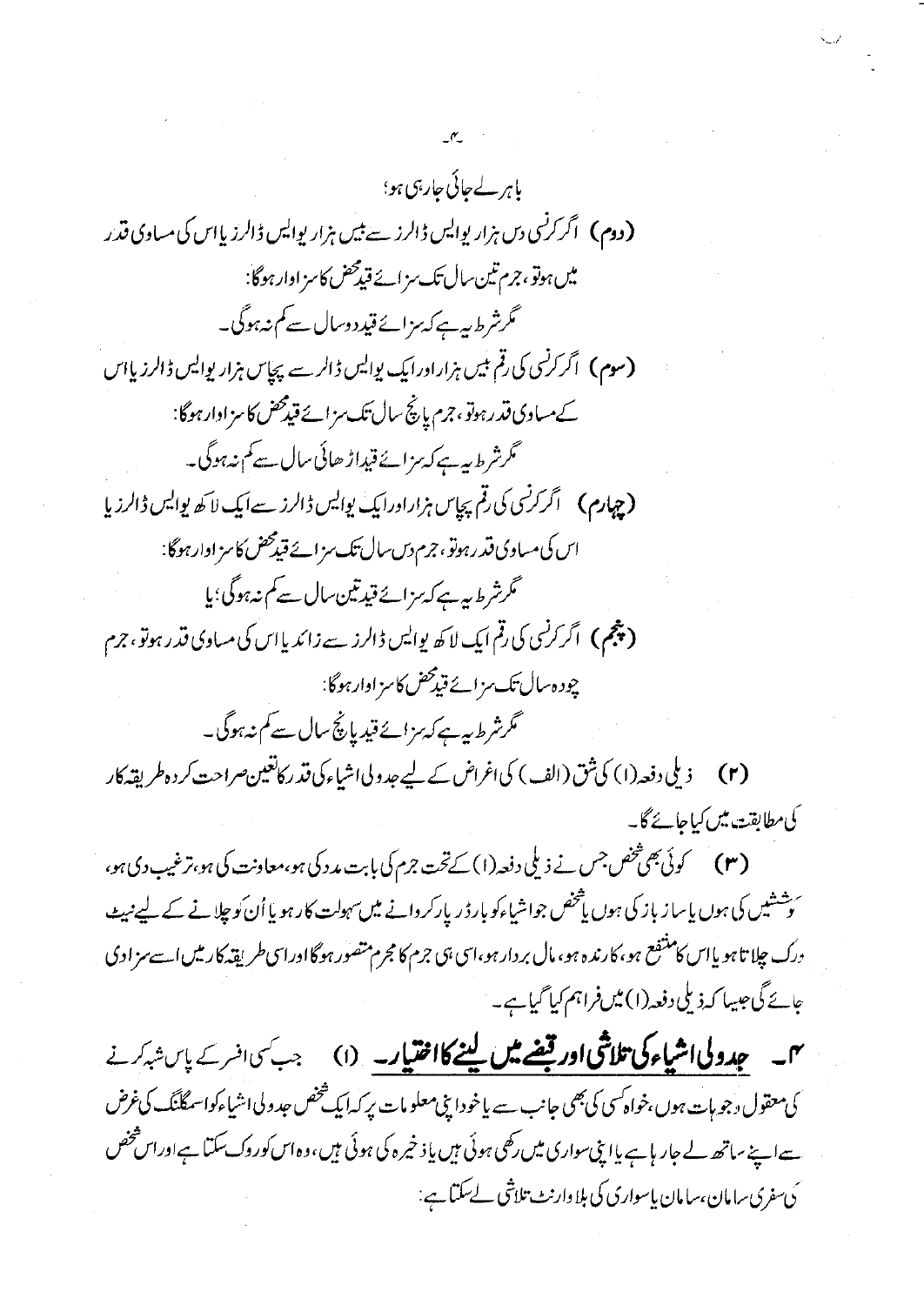گرشرط بیہ ہے کہ ذیلی دفعہ(۱) کےتحت اختیارکو بین الاقوامی بارڈ ریاا ہیڑیورٹ کےاحاطہ سے یانچ کلومیٹر کے فاصلے کےاندراستعال کیاجاسکےگا: **تشریح:** سفری سامان ،سامان پاسواری کی تلاشی کرنے کی *غرض سے افسرکسی بھی تالے کوکھ*ول سکتا ہے یا تو ڑسکتا ہے یا *کسی پیلج کوکھ*ول سکتا ہے۔ (۲) \_ ذيلي دفعه (۱) كےتخت شخص ياسواري كي تلاشي براگر حدولي اشياء پائي حاتي ہيں جن بر حُبہ ہو كہ ہير سمگانگ کی جارہی ہیں،توافسران کوفوراً قیضے میں لے گااور تلاشی کے دوران پائی جانے والی حدولی اشیاءاور دیگر متعلقہ مواد کی ایک تفصیلی رپورٹ تیارکرےگا۔ (۳) اس آر ڈیننس کےتحت تلاشی اور قیضے پرمجموعہ قانون کےتحت احکامات قابل اطلاق نہیں ہوں گے۔ **۵۔ قیضے میں لی گئی جدولی اشیاء کی نیلا می کااختیار۔** (۱) فی الوقت نافذ ال<sup>عمل دیگر کسی</sup> قانون میں شامل سی بھی شئے کے بادصف اوراس آرڈ نینس کےتحت قانونی کارروائی کےعلاوہ افسر دفعہ ٗ کےتحت قبضے میں لی گئی جدولی اشیاء کاحب ذیل طریقہ کارمیں اقدام کرےگا۔۔ (الف) جہاں قیضے میں لی گئی اشیاءغیرمکی کرنسی پر مشتمل ہوتو اس کونیشنل بینک پا کستان میں نفع کے حامل غیرمکی کرنسی کے کھاتے میں جمع کرادیاجائے گا،اوراگر :۔۔۔ (**اول)** ملزم<sup>فخ</sup>ص دفعہ *۳ کے تخت جرم میں بُر*ی ہوجا تاہےتو جمع شدہ رقم بمع منافع کےاس ملزم کوداگز اشت کی جائے گی؛با **(دوم)** ، ملزم *تخص ک*و دفعہ *۳ کے تحت مز*اہو جاتی ہے تو جمع شدہ رقم بہع منافع *کے مر*کاری خزانے میں منتقل اورجمع کی جائے گی۔ (پ) جہاں قیضے میں لی گئی اشیاءغیرمکی کرنسی کے علاوہ ہوتو،افسر دفعہ ہی سے تحت قیضے میں لی گئی جدو لی اشیاءکوا بسےطر بقہ کار میں جیپیا کہ صراحت کیا جائے نیلا می کے ذیر بعےفروخت کر سکے ،گااوراس طرح اسٹھی کی گئی آمدن کونیشنل بینک پاکستان میں نفع کے حامل کھاتے میں جمع کر دیاجائے گا،اوراگر :۔ کیاجا تا ہےتو جمع شدہ رقم بمع منافع کے مذکور ہلزم کوواگز اشت کی جائے گی ،پا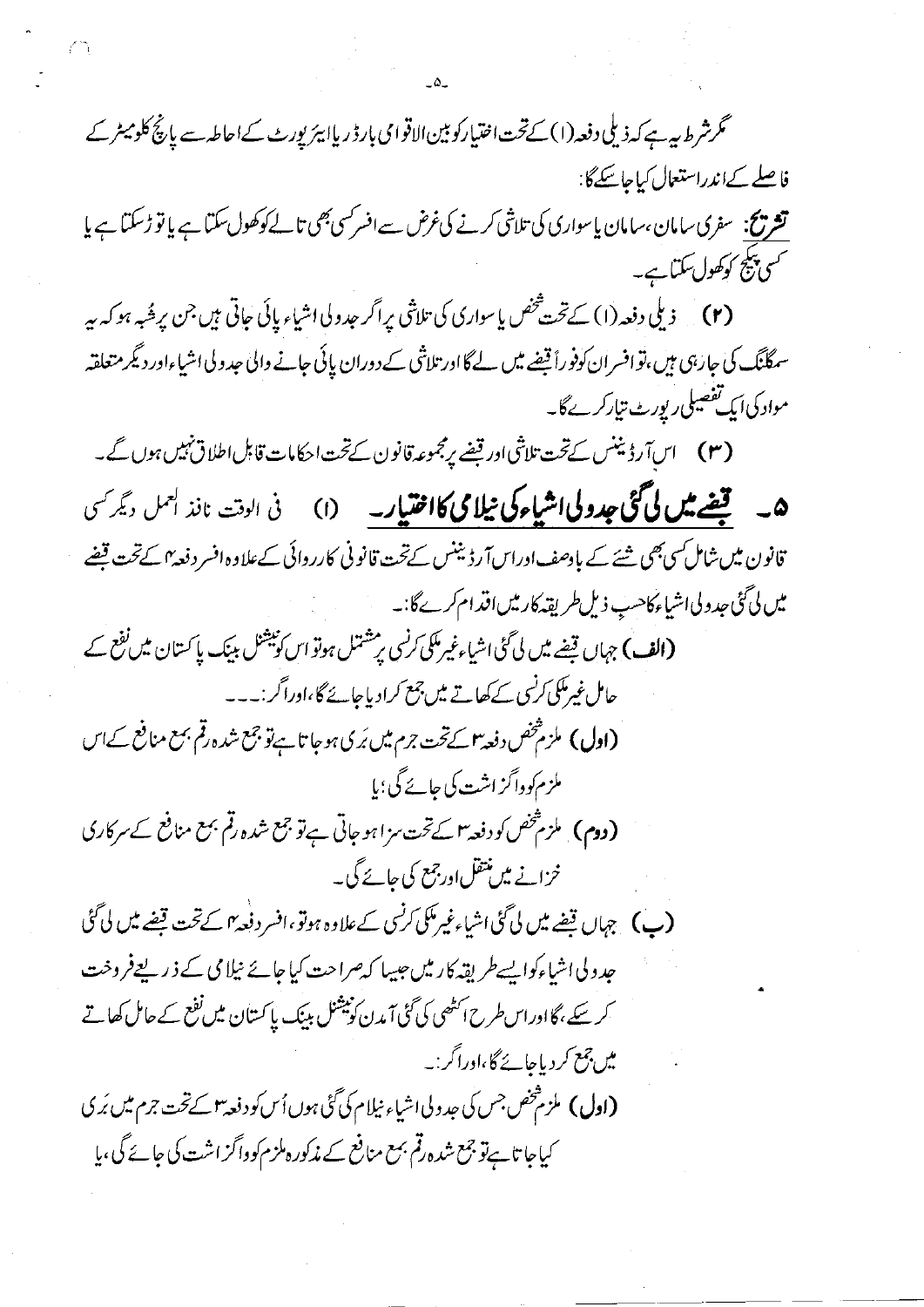۲۔ درست اندازی جرم اور بلاوارنٹ گرفتاری۔ (۱) مجموعہ قانون میں شامل <sub>ک</sub>ی بھی

شئے کے بادھف،اس آرڈیننس کےتحت قابل مزاتمام جرائم قابل دست اندازی اورنا قابل ضانت ہوں گے۔ (۲) دفعه ۸ میںفراہم کردہ خصوصی عدالت افسر کی جانب سےتحریری معلومات پراس آرڈیننس کےتحت جرم کی اختیار ساعت کرے گی۔

(۳) ایک افسر کسی بھی تخص کوجس کے خلاف باوثوق معلومات ہوں کہاس نے اس آرڈیننس کے خلاف جرم کاارتکاب کیا ہےتووہ اس کوبغیر دارنٹ گرفیآرکر سکے گا۔

**ے۔ جرائم کی سرسر کی ساعت کااختیار۔** (۱) اس آرڈینس کے تحت قابل سزا جرائم کی ساعت دفعہ ۸ میںفراہم کر دہ خصوصی عدالت کی جانب سے سرسری طریقہ کارمیں کی جائے گی جیسا کہ قانون کی دفعات ۲۶۶۳ ۲۶۵ میں فراہم کیا گیا ہے جہاں تک قابل اطلاق ہوادرضر وری تطبیق کے ساتھ :

گرشرط بیہ ہے کہ قانُوں کی دفعہ ۲۶۲ کی ذیلی دفعہ (۲) کااطلاق نہیں ہوگا۔ (۲) اس آرڈیننس کےتحت ساعت تی<u>س دنوں کےاندرمکمل کی جائے گی۔</u>

(۲۳) بلالحاظ اس امر کے کہ اس دفعہ کے برگس کچھ اور مذکور ہو، دفعہ ۸ کے تحت قائم کر دہ خصوصی عدالتیں مجسوعہ قانون کے باب۲۲ میں دیے گئےطر پقہ کار کی پیروی کریں گی اوراس آر ڈیننس کےتحت ملزم پخض کوسز ادے کی اغراض کے لیےخصوصی عدالت قانون کےتخت سیشن عدالت کوعطا کر دہ تمام اختیارات استعال کرے گی۔

**۸۔ خصوصی عدالتیں۔ (۱)** ذیلی دفعہ (۲) ہے مشروط قانون محصولات ۱۹۲۹ء (نمبر۲) بت۱۹۲۹ء) کی دفعہ ۱۸۵ کے تحت قائم کر دہ موجودہ خصوصی عدالتیں (سٹیم بحصول اور انسدادسمگنگ) کواس آرڈیننس کے تحت ارتكاب كرده جرائم كى ساعت كااختيار حاصل ہوگا۔

(۲) وفاقی حکومت چیف جسٹس پاکستان کی مشاورت سے اورسر کاری جریدے میں اعلان کے ذریعے خصوصی عدالت کے اختیارات کو سی بھی سیشن جج یا ایڈیشنل سیشن جج کوعطا کرے گی اور ان کے اختیار ساعت کے علاقے کی صراحت کرے گی۔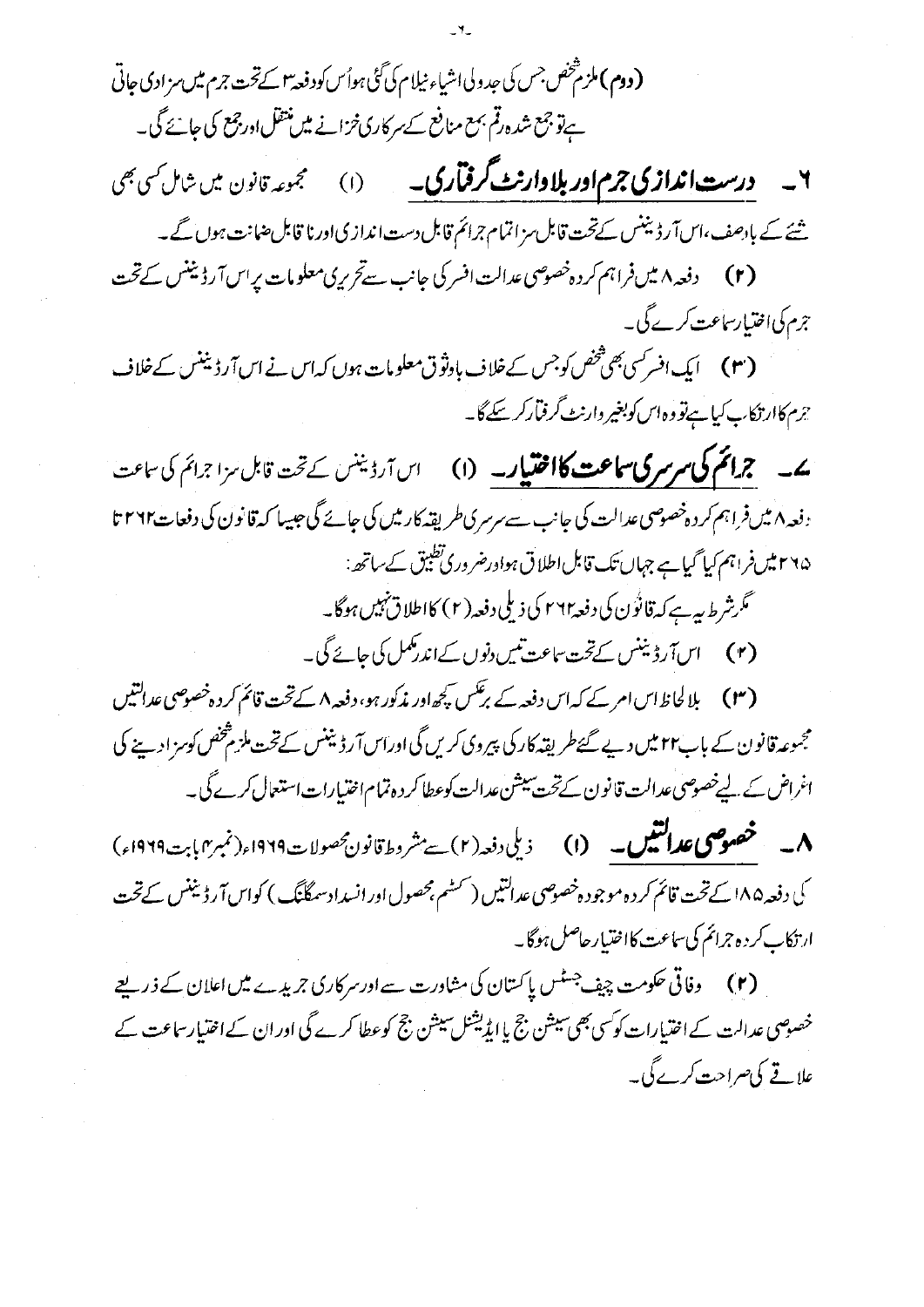$-4$ 

گی اورتیں دنوں کےاندرتصفیہ کیاجائے گا۔

•ا۔ **اطلاع دینے والوں کے لیےانعام۔** گرئی بھی ماسوائے وفاقی،صوبائی یا مقامی حکومتوں کے عہدہ داروں کے جوایک افسر کوسمطُنگ کے سی فعل یاافعال کی بابت معلومات فراہم کرتا ہے جوسز ایانی اورسر کاری خزانے میں فنڈ زکی منتقلی پر منتج ہوتو وہ سرکاری خزانے میں منتقل کی جانے والی رقم کے دس فیصد کے مساوی انعام کا حقذار ہوگاایسےطریقہ کارمیں جیپا کہ صراحت کیاجائے۔

**اا۔ ضلعی انتظامیہ کا کردار۔** (۱) ضلعی انظامیہ کا کوئی بھی عہدیدار جو پی پی ایس۔ ۱۷ کے عہدے سے کم کا نہ ہواس آرڈیننس کےتخت کمی بھی معلومات کی خلاف درزی کی بابت کسی بھی شخص کی شکایت یا معلومات پریااُس کےاپنےعلم یامعلومات پر مذکورہ معلومات کوایک افسر تک پہنچاسکےگا۔

(۲) د پلی دفعہ(۱) کےتخت معلومات کی موصولی پرافسر کافرض ہے کہ دہ معلومات پر قانونی کارروائی شروع کرےگااویخی کے ساتھ اس آرڈیننس کےاحکامات کی مطابقت میں جارہ جوئی کرےگا۔

ڈیٹی کمشنرغفلت کارافسر کے خلاف قانون کے مطابق کارروائی کرنے کے لیے متعلقہ حاکم مجاز کواس واسطے رپورٹ ارسال کرےگا۔

**۱۳۔ امتناعی تظریندی۔ (۱)** جب ایک افسر کے پاس شُپر کی معقول دجو بات ہوں خواہ کسی بھی ذرائع کی پااس کی این معلومات پر کہ ایک شخص کسی بھی عمل پاسمگنگ کی لین دین میں مصروف ہے یا قرین قیاس مصروف ہے یا کوئی بھی ایسا کام کرتا ہے جوایسے کمل کوسہولت پہنچا تا ہے یا بطورا یک عادی سمگلرمشہور ہوتو مذکورہ فتحص کوبغیر وارنٹ کے گرفمارکیاجاسکے گاادرتح ریں حکم کے ذریعے تراست میں لیاجاسکے گا۔

اس کو دستیاب معلومات اور ریورٹس کی بنیاد پراپنا نقط نظر دے گااور جہاں مذکور ہحکم حراست جاری کیا گیا ہوتو حکم دضع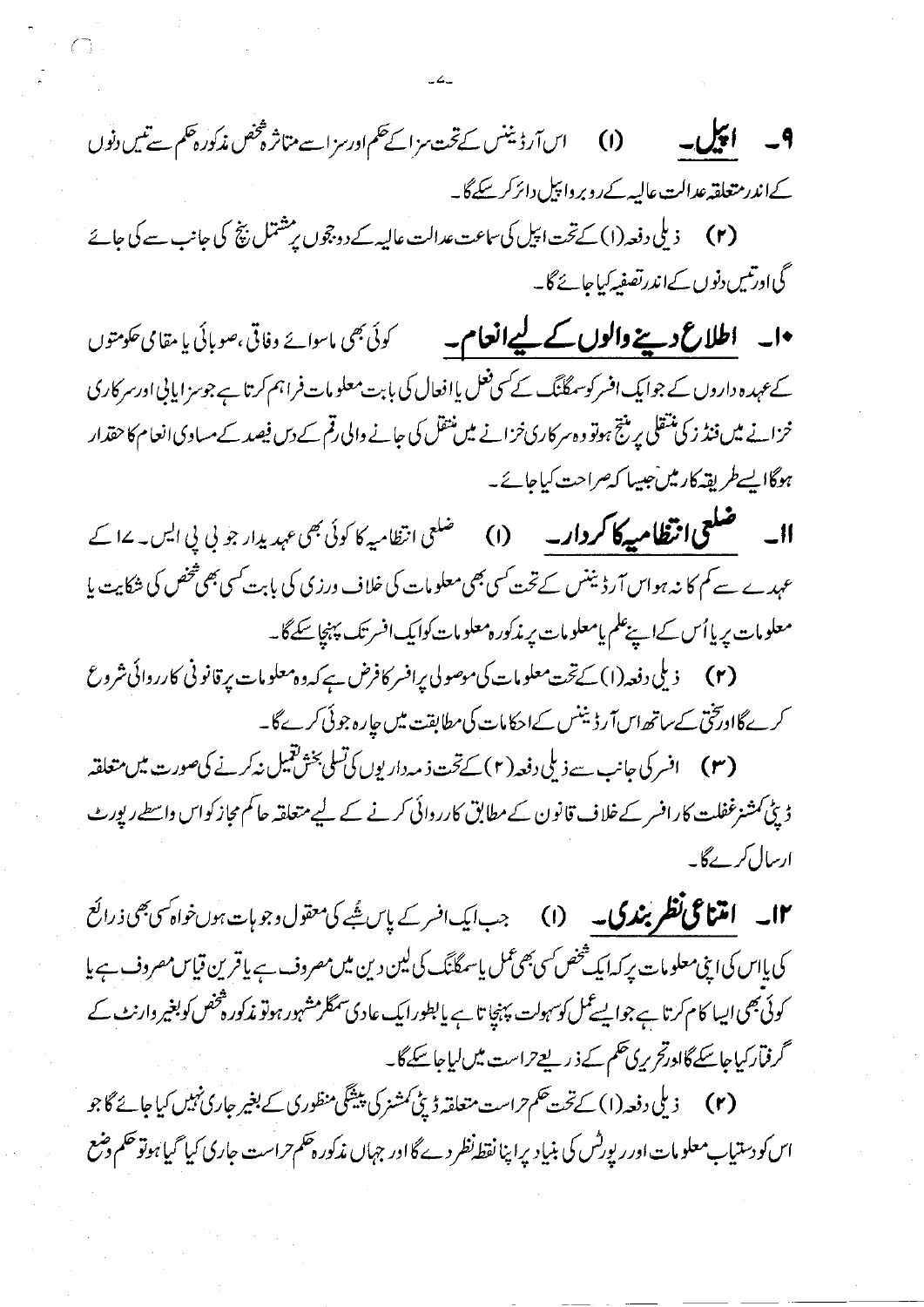کرنے والا افسر جتنی جلدی ہو سکےلیکن حراست کی تاریخ سے پندر ہ دنوں تک مذکورہ *خص ک*وان وجو مات سےآگاہ کرے گا جن برحکم ونبع کیا گیا ہےاوراس کومتعلقہ ڈویژن کے کمشنر کوصورت حال کی وضاحت ونبع کرنے کا پنشگی موقع فراہم

(۳) جہاں ذیلی دفعہ (۲) کے تحت صورت عال کی دضاحت دضع کی گئی ہوتو متعلقہ ڈ دیژن کا کمشنرصورت حال کی وضاحت برغور کر کے اور زبرِحراست فحص یااس کے نمائندے کوساعت کا موقع فراہم کرنے کے بعدحکم میں ترميم منسوخ بإتصديق كرسكے گا۔

(۴) متعلقہ ڈویژن کا کمشنرضانق مجلکوں کی فراہمی پرزیر ِ است څنص کومشر و ط ر بائی کاھم دے سکے گا جس کی رقم اس کی عانب سے مقد ہے کےحالات کو مدنظر رکھنے کے بعد مقرر کی جائے گی۔

ذیلی دفعہ(۱) کےتخت دشع کر د چکم کےتخت ایک شخص کوتین ماہ سے زیاد ہ مدت تک حراست میں نہیں  $(\triangle)$ رکھاجائے گا۔

(۲) گچ اس کے کہاسآ رڈیننساوراس کےتحت دہنم کردہ تواعد میں کچھاور مذکور ہواسآ رڈیننساوراس کے تحت دضع کر دہ قواعد کے تحت دضع کر دہ کسی بھی تھم یا کی گئی کارر دائیوں پرکسی بھی عدالت میں اعتر اض نہیں کیاجائے گا اورؔسی بھی عدالت کی جانب سےاس آرڈ بینس پاس کےتحت وضع کر دہ قواعد پااس کےتحت عطا کر دہ کسی بھی اختیار کی پیر وی میں کی گئی کارر دائیوں پر سی بھی فیصلے کی بابت کوئی حکم امتناعی نہیں دیاجائے گا۔

۱۳ \_ ب**ارثبوت اختیار جائز ہوگا،وغیرہ۔** جب *کی پھٹھن پراز*ام ہوکہاں نے اس آرڈینس کے تحت جرم کاار تکاب کیا ہےاور کوبھی سوال اٹھتا ہےخواہ اس نے کوئی عمل انحام دیا تھایااختیار جائز کے تحت اس کے قیضے میں كوئي بھي شي<sup>ئق</sup>ي پاير دانہ، لائسنس پافي الوقت نافذ ا<sup>لع</sup>مل ديگر کسي قانون ميں صراحت کردہ ديگر دستاويز کے تحت ثبوت کہاس کے پاس ایسااختیار پروانہ لائسنس پادیگر دستاویزات تھے۔

۱۴۔ ا**شخاص جواستغاثہ دغیرہ کاانعقادکر سکیں۔** (۱) گجموعہ قانون میں شامل <sub>کئ</sub>ی جی شئے کے بادسف انسداد سمگلنگ ایکٹ ۱۹۷۷ء (نمبر۱۲ پابت ۱۹۷۷ء) کی دفعہ ۴۷ کے تحت تقرر کردہ خصوصی پیرو کارخصوص عدالت کےرنہ برواستغا نثہ کےانعقادادر داپس لینے کا مجاز ہوگاجب وفاقی بورڈ برائےمحصولات کے سرپرست اعلیٰ اس کی جانب سے بمجازکر د ہ<sup>ی</sup>سی افسر کی جانب سےایسا کرنے کا<sup>تھ</sup>م دیا گیا ہو۔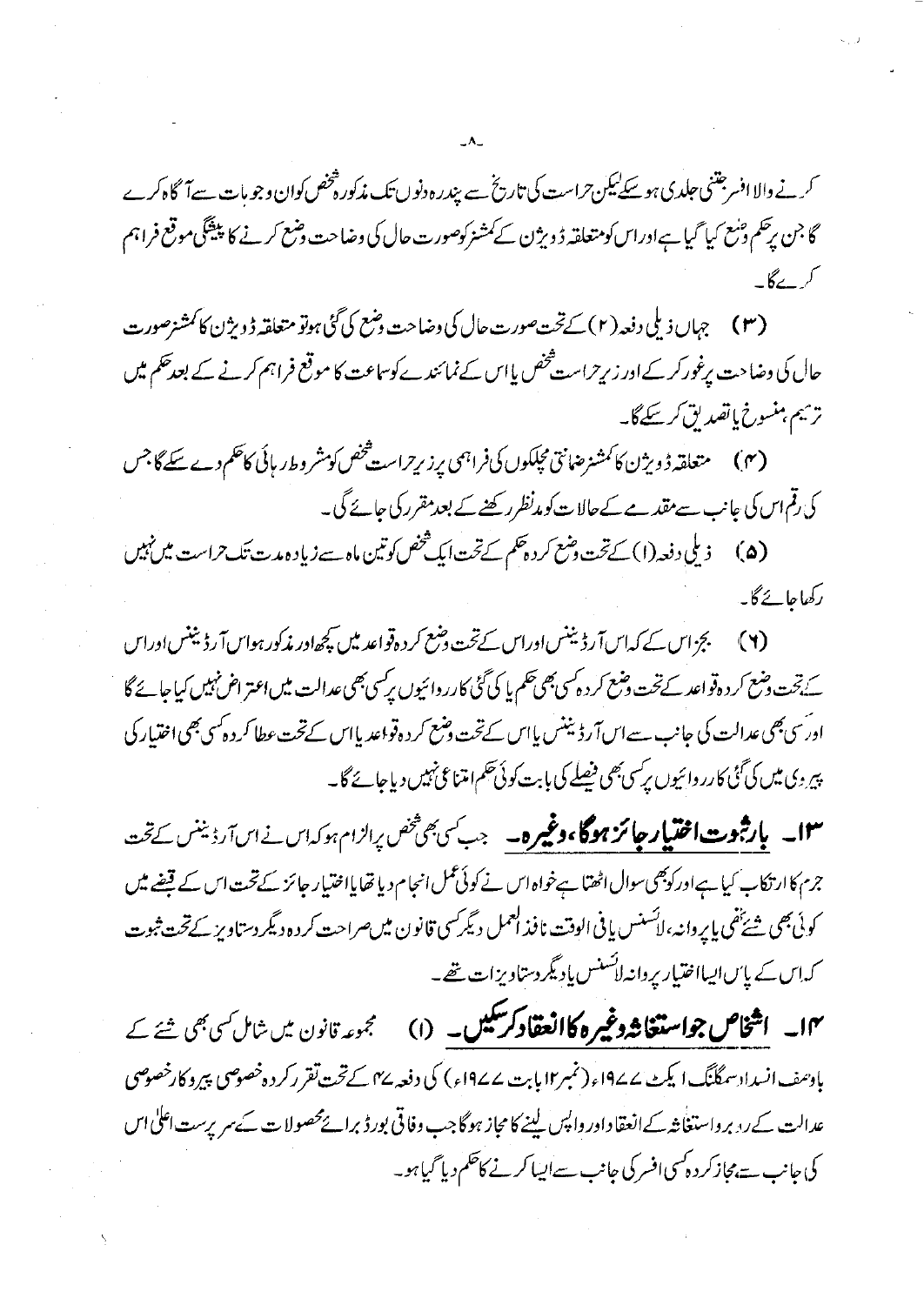(۲) گقرر کردہ قانونی افسر عدالت عالیہ کے روبرو کارروائیوں کے انعقاد اور مذکورہ کارروائیوں کو واپس لینے کا مجاز ہوگا جب وفاقی بورڈ برائےمحصولات کے سرپرست اعلٰی یااس کی جانب سے مجاز کر دہ افسر کی جانب سے ایسا کرنے کاظم دیا گیاہو۔

۱۵۔ اگرڈینٹس کے تحت انجام دیے گئے گل کا تحفظ۔ (۱) گریجی تخص کے خلاف کریجی شئے کی بابت کوئی مقدمہ،استغاثہ یا قانونی کارروائیاں نہیں کی جائمیں گی جواُس نے نیک نیتی سےانجام دیاہو یاانجام دینے کااراد ہ رکھتاہو۔

(۲) ماسوائے جیسا کہ اس آرڈیننس میں فراہم کیا گیا ہے، کسی بھی دجہ سے اس آرڈیننس کے تحت کسی بھی کارروائیوں کو پیلنج کرنے کے لئے کوئی بھی مقدمہ باد ٹیکر قانونی کارروائیاں نہ کی جاسکیں گی ۔

۱۶۔ **افسر کی معاونت میں کارروائی۔** اس آرڈینس کے احکامات کومؤثر بنانے کے لیے ایک افسر جہاں دہ مناسب سیمجھ قانون نافذ کرنے والی ایجنسیوں کی معاونت طلب کر سکے گا۔

**ےا۔ قواعدوضع کرنے کااختیار۔** حکومت اس آرڈیننس کے اغراض کوعمل میں لانے کے لیے سرکاری جریدے میںاعلان کے ذریعےقواعد وضع کرسکے گی۔

۱۸۔ **۲رڈینٹس دیگرقوائین پرغالب ہوگا۔** اس آرڈینٹس کے احکامات فی الوقت نافذ ا<sup>یم</sup>ل دیگر کسی قانون میں شامل کسی بھی شئے کے بادھف مؤثر ہوں گے۔

1**۹۔ چدول میں ترمیم کااختیار۔** حکومت سرکاری جریدے میں اعلان کے ذریعے جدول میں کسی بھی شئے کےاضافے پاحذف پااس میں سی بھی شئے پاجنس پااس کے درجے کی بابت ترمیم کر سکے گی۔

**میں ازالہُ مشکلات۔** اگراس <sub>آرڈ</sub>ینس کے احکامات کومؤثر بنانے میں کوئی مشکل پیش آئے تو وفاقی حکومنت سرکاری جریدے میںاعلان کے ذریعےالیاحکم دضع کرسکے گی جواس آرڈیننس کےاحکامات سے متناقص نہ ہو جوازالۂ مشکل کےغرض کے لیےضروری ہے۔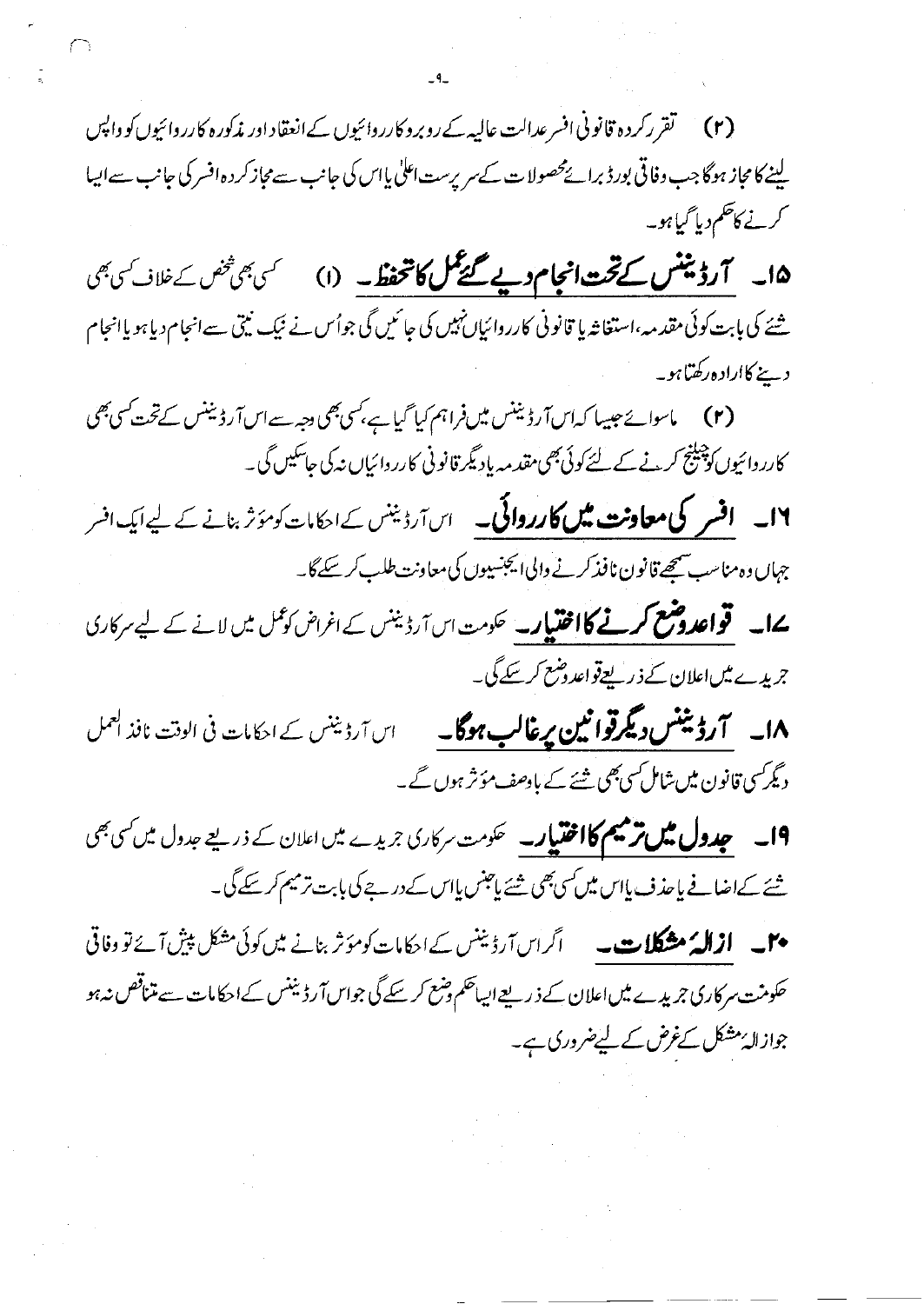| $ \cdot$ $-$                                |
|---------------------------------------------|
| جدول                                        |
| $\mathbb{C}$ دیکھیں دفعہ (اول) $\mathbb{C}$ |

 $\begin{aligned} \mathbf{A} &= \frac{1}{2} \left( \begin{array}{cc} 1 & 0 & 0 \\ 0 & 0 & 0 \\ 0 & 0 & 0 \\ 0 & 0 & 0 \\ 0 & 0 & 0 \\ 0 & 0 & 0 \\ 0 & 0 & 0 \\ 0 & 0 & 0 \\ 0 & 0 & 0 \\ 0 & 0 & 0 \\ 0 & 0 & 0 \\ 0 & 0 & 0 \\ 0 & 0 & 0 \\ 0 & 0 & 0 \\ 0 & 0 & 0 \\ 0 & 0 & 0 \\ 0 & 0 & 0 \\ 0 & 0 & 0 \\ 0 & 0 & 0 \\ 0 & 0 & 0 \\ 0 & 0 & 0 \\ 0$ 

 $\frac{d\mathbf{r}}{dt} = \frac{1}{2} \left( \begin{array}{cc} \frac{d\mathbf{r}}{dt} & \frac{d\mathbf{r}}{dt} \\ \frac{d\mathbf{r}}{dt} & \frac{d\mathbf{r}}{dt} \\ \frac{d\mathbf{r}}{dt} & \frac{d\mathbf{r}}{dt} \\ \frac{d\mathbf{r}}{dt} & \frac{d\mathbf{r}}{dt} \\ \frac{d\mathbf{r}}{dt} & \frac{d\mathbf{r}}{dt} \\ \frac{d\mathbf{r}}{dt} & \frac{d\mathbf{r}}{dt} \\ \frac{d\mathbf{r}}{dt} & \frac{d\mathbf$ 

|   | غیرمکی کرنسی           | ۹                         | ترء                                                                             |
|---|------------------------|---------------------------|---------------------------------------------------------------------------------|
|   | سونااور چاندی          | ∤∙                        | ُ جاول                                                                          |
| ٣ | اقيتى پتھر             | $\mathbf{H}$              | گندم، ہرشم کا آٹا                                                               |
| ۴ | جيني                   | $\mathsf{I}^{\mathsf{r}}$ | ۔<br>کیمیائی کھاد ہرطرح کی                                                      |
| ۵ | پیاز                   | $\mathsf{I}^\omega$       | موٽيتي                                                                          |
|   | <u>واکیں ہ</u> ر شم کی | $\mathcal{M}$             | مگئی                                                                            |
|   |                        | 1۵                        | خوردنی تیل، ہائیڈروجن سےآمیزش کردہ یا                                           |
|   |                        |                           | بصورت دیگر                                                                      |
| Λ | آلو                    | $\mathsf{I}$              | معالجاتی اُشیاء جیسا کہ ڈی آراے پی ایکٹ، <br>  ۲۰۱۲ءکی دفعہ امیں بیان بیا گیاہے |
|   |                        |                           |                                                                                 |